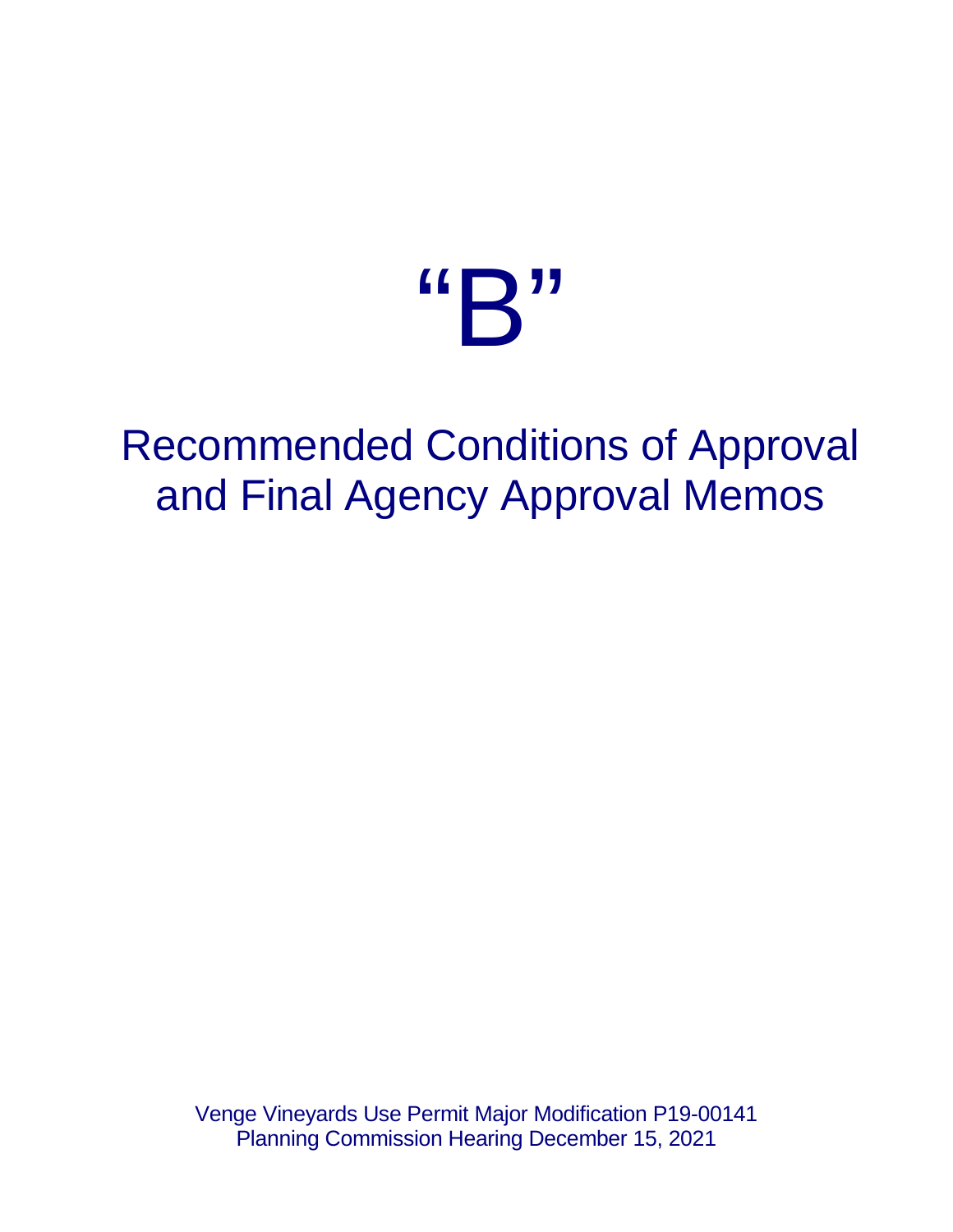#### **PLANNING COMMISSION HEARING – DECEMBER 15, 2021 RECOMMENDED CONDITIONS OF APPROVAL**

#### **Venge Vineyards Use Permit Major Modification Application Number P19-00141-MOD 4708 Silverado Trail, Calistoga, California APN #020-350-043**

This permit encompasses and shall be limited to the project commonly known as Venge Vineyards, located at 4708 Silverado Trail. Part I encompasses the Project Scope and general conditions pertaining to statutory and local code references, project monitoring, and the process for any future changes or activities. Part II encompasses the ongoing conditions relevant to the operation of the project. Part III encompasses the conditions relevant to construction and the prerequisites for a Final Certificate of Occupancy. It is the responsibility of the permittee to communicate the requirements of these conditions and mitigations (if any) to all designers, contractors, employees, and guests of the winery to ensure compliance is achieved.

Where conditions are not applicable or relevant to this project, they shall be noted as "Reserved" and therefore have been removed.

When modifying a legally established entitlement related to this project, these conditions are not intended to be retroactive or to have any effect on existing vested rights except where specifically indicated.

#### **PART I**

#### **1.0 PROJECT SCOPE**

The permit encompasses and shall be limited to:

- 1.1 Approval to modify an existing 20,000 gallon per year winery, previously approved under Use Permit P08-00647-UP, to allow the following:
	- a. Addition of 10 new parking spaces and provision of a minimum of two bicycle parking spaces;
	- b. Increase in maximum annual permitted wine production from 20,000 to 70,000 gallons;
	- c. Visitation, tours and tasting, and a marketing plan as set forth in Conditions of Approval (COAs) Nos. 4.1 through 4.3 below;
	- d. Daily hours of operation for winery production activities shall be limited to 9:00 AM to 5:00 PM (except during crush) and visitation activities shall be limited to 9:00 AM to 5:00 PM, seven days a week;
	- e. Maximum number of employees; 5 full-time employees
	- f. Number of parking spaces; 16
	- g. Upgrade the existing wastewater system consistent with County and Regional Water Quality Control Board standards;
	- h. Improvement of the existing driveway to County standards; and

Recommended Conditions of Approval Venge Vineyards; P19-00141-MOD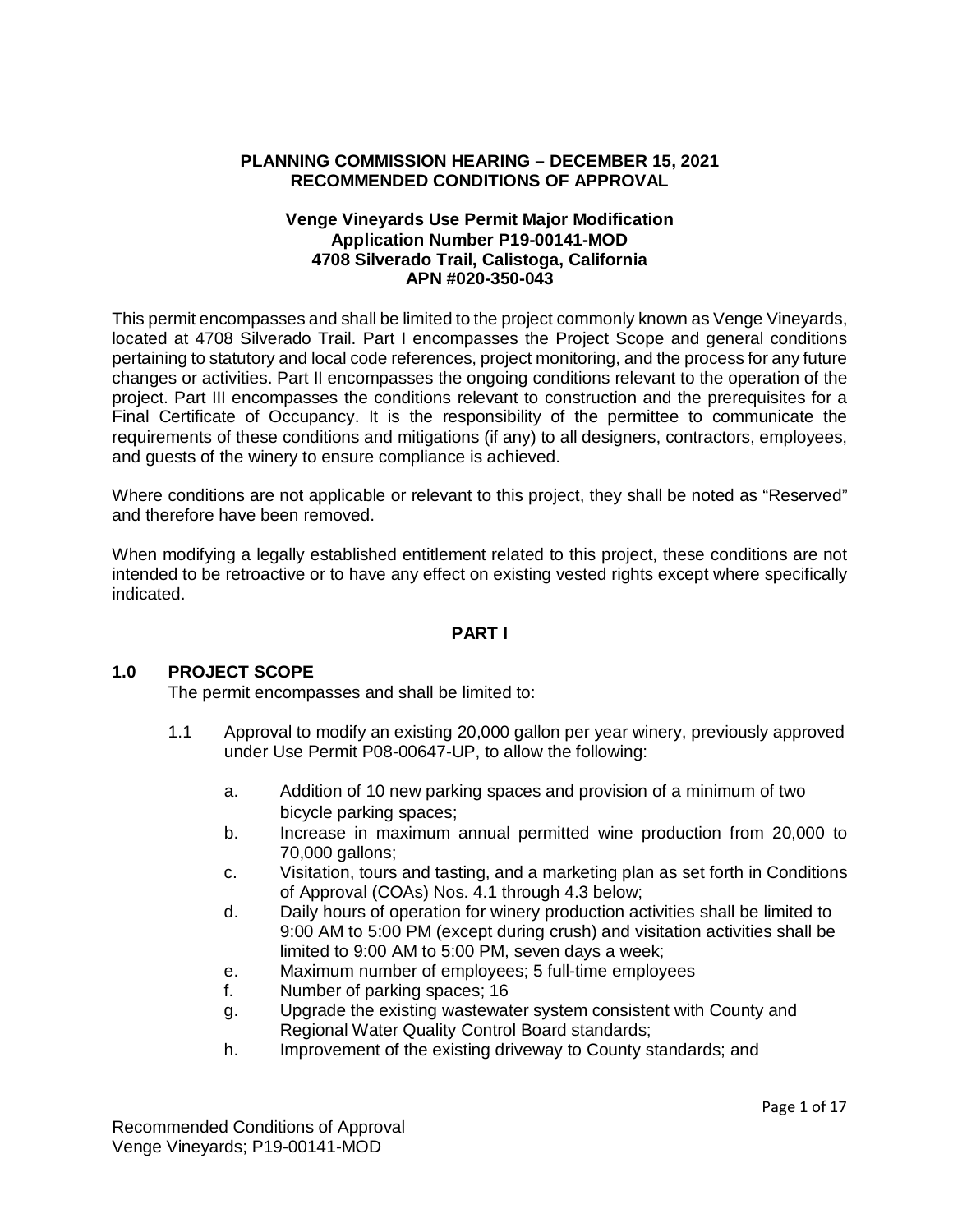i. Installation of a left turn lane at Silverado Trail and the project driveway.

The winery shall be designed in substantial conformance with the submitted site plan, elevation drawings, and other submittal materials and shall comply with all requirements of the Napa County Code (the County Code). It is the responsibility of the permittee to communicate the requirements of these conditions and mitigations (if any) to all designers, contractors, employees, and guests of the winery to ensure compliance is achieved. Any expansion or change in winery use or alternative locations for fire suppression or other types of water tanks shall be approved in accordance with the County Code and may be subiect to the permit modification process.

#### **2.0 STATUTORY AND CODE SECTION REFERENCES**

All references to statutes and code sections shall refer to their successor as those sections or statutes may be subsequently amended from time to time.

#### **3.0 MONITORING COSTS**

All staff costs associated with monitoring compliance with these conditions, previous permit conditions, and project revisions shall be borne by the permittee and/or property owner. Costs associated with conditions of approval and mitigation measures that require monitoring, including investigation of complaints, other than those costs related to investigation of complaints of non-compliance that are determined to be unfounded, shall be charged to the property owner or permittee. Costs shall be as established by resolution of the Board of Supervisors in accordance with the hourly consulting rate established at the time of the monitoring and shall include maintenance of a \$500 deposit for construction compliance monitoring that shall be retained until issuance of a Final Certificate of Occupancy. Violations of conditions of approval or mitigation measures caused by the permittee's contractors, employees, and/or guests are the responsibility of the permittee.

The Planning Commission may implement an audit program if compliance deficiencies are noted. If evidence of a compliance deficiency is found to exist by the Planning Commission at some time in the future, the Planning Commission may institute the program at the applicant's expense (including requiring a deposit of funds in an amount determined by the Commission) as needed until compliance assurance is achieved. The Planning Commission may also use the data, if so warranted, to commence revocation proceedings in accordance with the County Code.

#### **PART II**

#### **4.0 OPERATIONAL CHARACTERISTICS OF THE PROJECT**

Permittee shall comply with the following during operation of the winery:

4.1 GENERAL PROVISIONS Consistent with the County Code, tours and tastings and marketing may occur at a winery only where such activities are accessory and "clearly incidental, related, and subordinate to the primary operation of the winery as a production facility."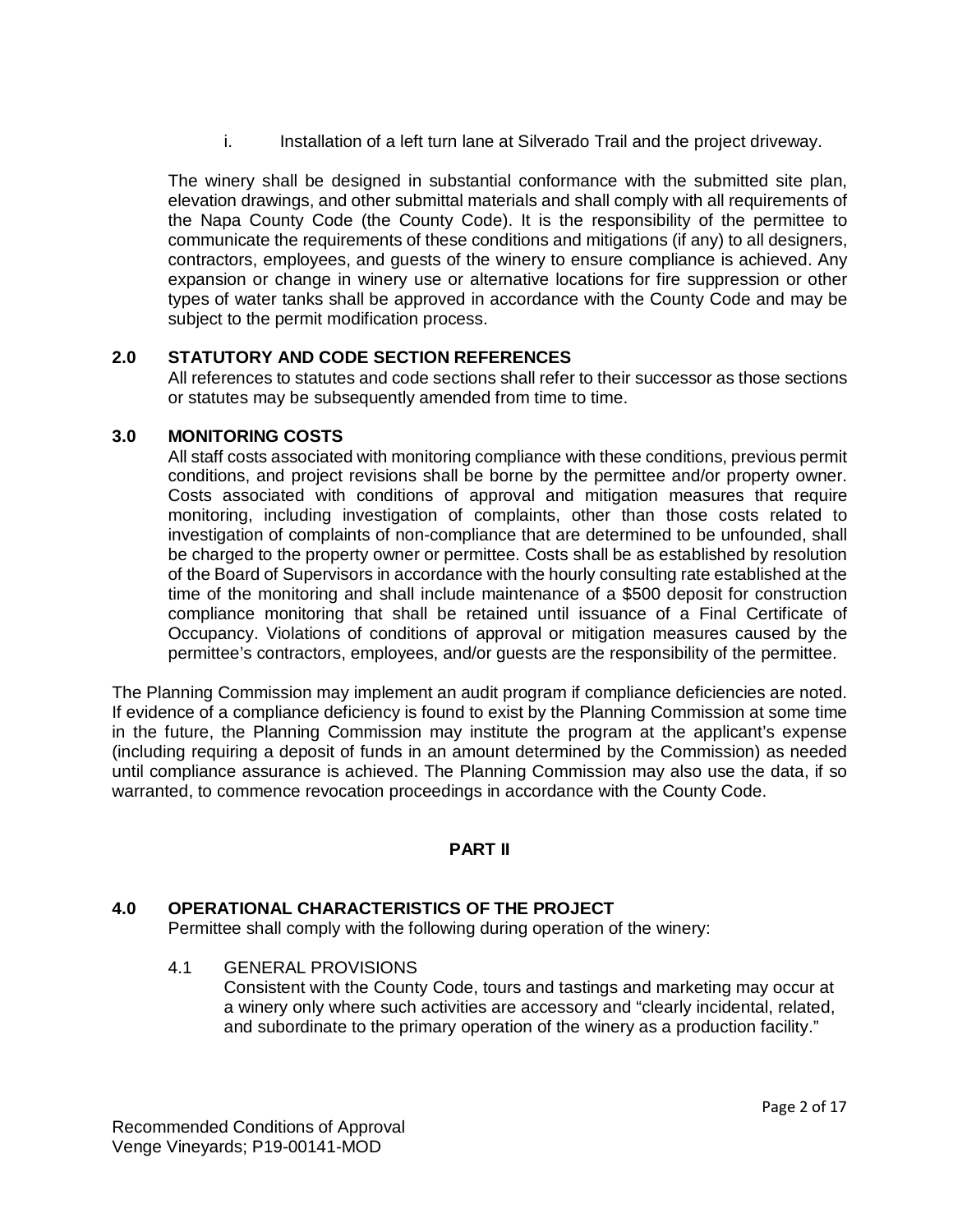Tours and tastings (defined below) may include food and wine pairings, where all such food service is provided without charge except to the extent of cost recovery and is incidental to the tasting of wine. Food service may not involve menu options and meal service such that the winery functions as a café or restaurant.

Retail sales of wine shall be permitted as set forth in the County Code.

#### 4.2 TOURS AND TASTINGS/VISITATION

Tours and tastings shall be by appointment only and shall be limited to the following:

- a. Frequency: seven days per week, Monday through Sunday
- b. Maximum number of persons per day: 19
- c. Maximum number of persons per week: 133
- d. Hours of visitation: 9:00 am to 5:00 pm
- e. On days when marketing events with greater than 10 visitors are occurring, no tours and tastings shall occur.

"Tours and tastings" means tours of the winery and/or tastings of wine, where such tours and tastings are limited to persons who have made unsolicited prior appointments for tours or tastings. To the maximum extent feasible, scheduling of visitors shall not occur during peak travel times of 4:00 PM to 5:00 PM, Monday through Friday and 1:00 PM to 2:00 PM, Saturday and Sunday.

A log book (or similar record) shall be maintained to document the number of visitors to the winery (for either tours and tastings or marketing events), and the dates of the visits. This record of visitors shall be made available to the Planning, Building and Environmental Services (PBES) Department upon request.

#### 4.3 MARKETING

Marketing events shall be limited to the following:

- a. **Type 1**
	- 1. Frequency: 24 times per year
	- 2. Maximum number of persons: 10
	- 3. Time of Day: 11:00 am to 10:00 pm
- b. **Type 2**
	- 1. Frequency: 12 times per year
	- 2. Maximum number of persons: 30
	- 3. Time of Day: 11:00 am to 10:00 pm
	- 4. These events shall be scheduled to not start or end during the weekday PM hour (4:00 PM to 5:00 PM) or weekend midday peak hour (1:00 PM to 2:00 PM) on weekend days**.**
- c. Tours and tastings and marketing events shall not occur upon issuance of a Red Flag Warning<sup>[1]</sup> by the National Weather Service or Napa County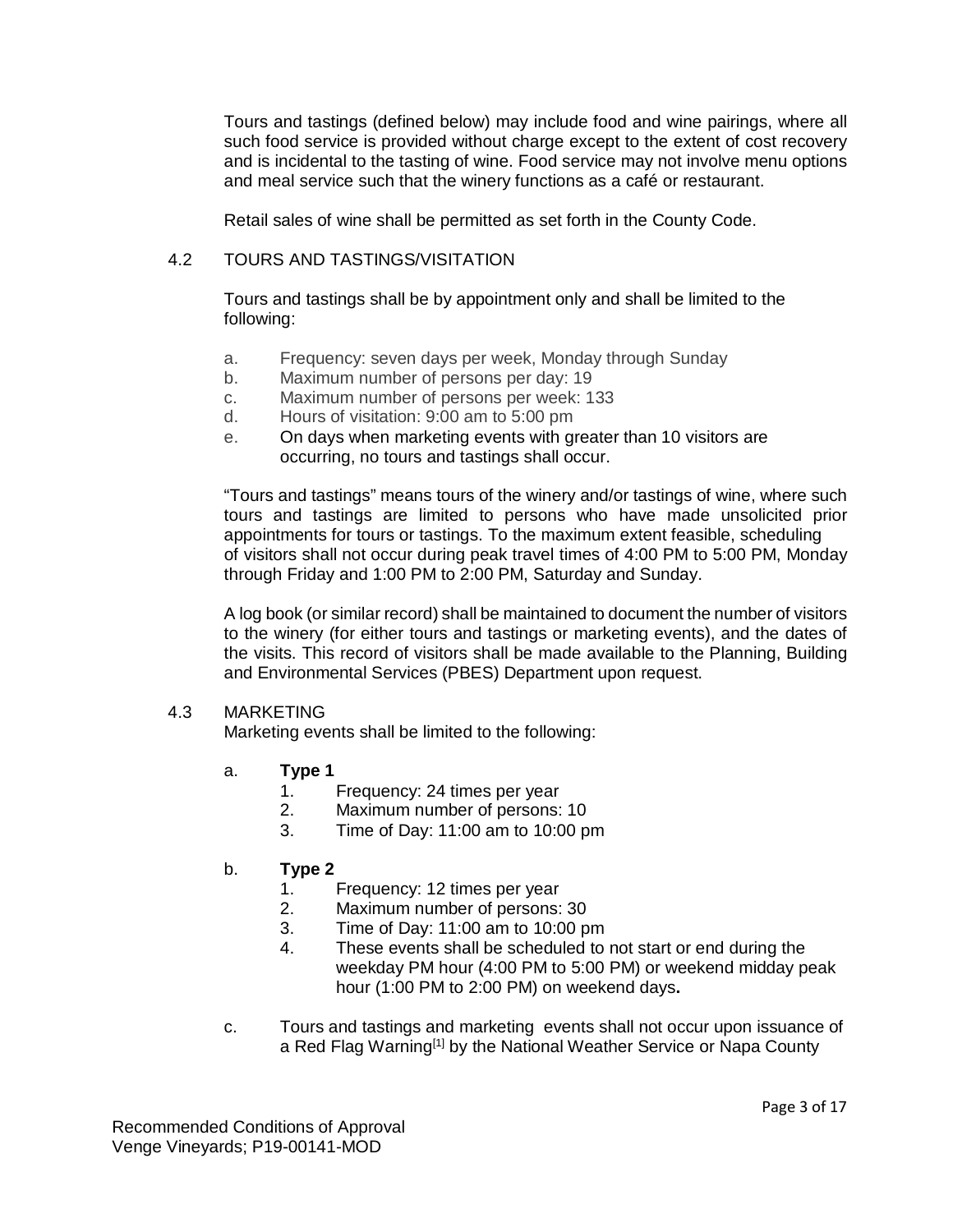Office of Emergency Services, or upon issuance of a Public Safety Power Shutoff (PSPS) Warning by Pacific Gas and Electric (PG&E), when such Warnings have been issued affecting the subject parcel of this use permit. If Warnings are issued within Napa County, marketing events may take place only if the Project Parcel of this use permit is not located within the boundaries of the Warning order. If a marketing event is occurring at the time a Red Flag Warning or PSPS Warning is issued and takes effect, the event shall be terminated and all attendees and non-essential personnel shall be expeditiously directed off of the property.

"Marketing of wine" means any activity of a winery which is conducted at the winery on a prearranged basis for the education and development of customers and potential customers with respect to wine which can be sold at the winery on a retail basis pursuant to the County Code. Marketing of wine may include cultural and social events directly related to the education and development of customers and potential customers provided such events are clearly incidental, related and subordinate to the primary use of the winery. Marketing of wine may include food service, including food and wine pairings, where all such food service is provided without charge except to the extent of cost recovery.

Business events are similar to cultural and social events, in that they will only be considered as "marketing of wine" if they are directly related to the education and development of customers and potential customers of the winery and are part of a marketing plan approved as part of the winery's Use Permit. To be considered directly related to the education and development of customers or potential customers of the winery, business events must be conducted at no charge except to the extent of cost recovery, and any business content unrelated to wine must be limited.

Careful consideration shall be given to the intent of the event, the proportion of the business event's non-wine-related content, and the intensity of the overall marketing plan (County Code).

All marketing event activity, excluding quiet clean-up, shall cease by 10:00 pm. If any event is held which will exceed the available on-site parking, the permittee shall prepare an event-specific parking plan which may include, but not be limited to, valet service or off-site parking and shuttle service to the winery.

Auction Napa Valley (ANV) events need not be included in a participating winery's marketing plan because they are covered by ANV's Category 5 Temporary Permit. The winery may utilize any ANV event authorized in this permit for another charitable event of similar size.

<sup>1</sup> Red Flag Warnings are issued for weather events that may result in extreme fire behavior that will occur within 24 hours, to alert fire departments of the onset, or possible onset, of critical weather and dry conditions that could lead to rapid or dramatic increases in wildfire activity.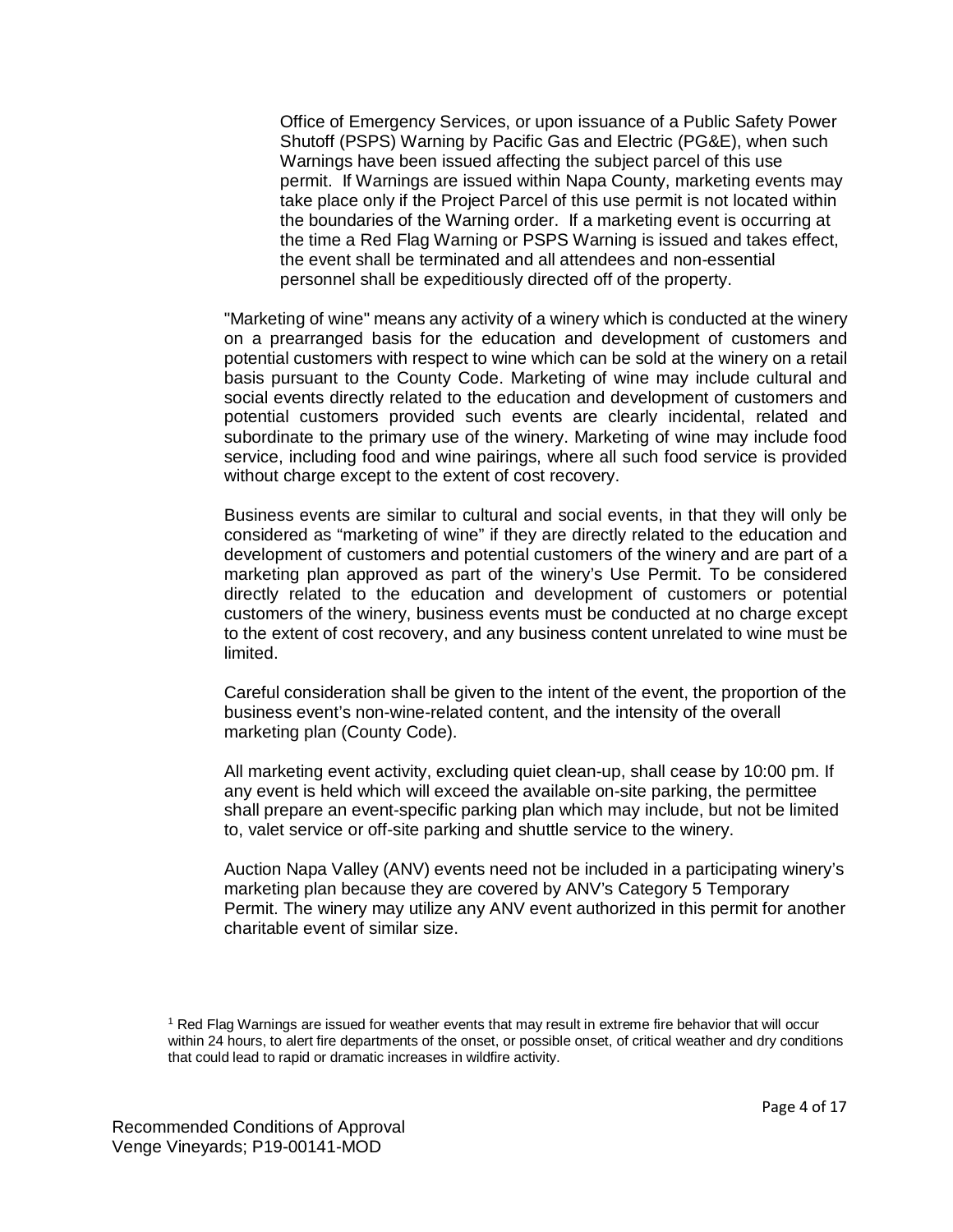#### 4.4 ON-PREMISES CONSUMPTION **[RESERVED]**

#### 4.5 RESIDENCE OR NON-WINERY STRUCTURES

Unless specifically authorized by this permit or a previously approved permit, the existing single-family residence shall not be used for commercial purposes or in conjunction with the operation and/or visitation/marketing program for the winery. If the residence is rented, it shall only be rented for periods of 30 days or more, pursuant to the County Code.

#### 4.6 GRAPE SOURCE

At least 75% of the grapes used to make the winery's still wine or the still wine used by the winery to make sparkling wine shall be grown within Napa County**.**  The permittee shall keep records of annual production documenting the source of grapes to verify that 75% of the annual production is from Napa County grapes. The report shall recognize the Agriculture Commission's format for County of origin of grapes and juice used in the Winery Production Process. The report shall be provided to the PBES Department upon request, but shall be considered proprietary information and not available to the public.

#### 4.7 COMPLIANCE REVIEW

Permittee shall obtain and maintain all permits (use permits and modifications) and licenses from the California Department of Alcoholic Beverage Control (ABC) and United States Tax and Trade Bureau (TTB), and California Department of Food and Agriculture (CDFA) Grape Crush Inquiry data, all of which are required to produce and sell wine. In the event the required ABC and/or TTB permits and/or licenses are suspended or revoked, permittee shall cease marketing events and tours and tastings until such time as those ABC and/or TTB permits and licenses are reinstated.

Visitation log books, visitor reports, custom crush client records, and any additional documentation determined by Staff to be necessary to evaluate compliance may be requested by the County for any code compliance. The permittee (and their successors) shall be required to participate fully in the winery code compliance review process.

#### 4.8 RENTAL/LEASING

No winery facilities, or portions thereof, including, without limitation, any kitchens, barrel storage areas, or warehousing space, shall be rented, leased, or used by entities other than persons producing and/or storing wine at the winery, such as alternating proprietors and custom producers, except as may be specifically authorized in this Permit or pursuant to the Temporary Events Ordinance (County Code Chapter 5.36).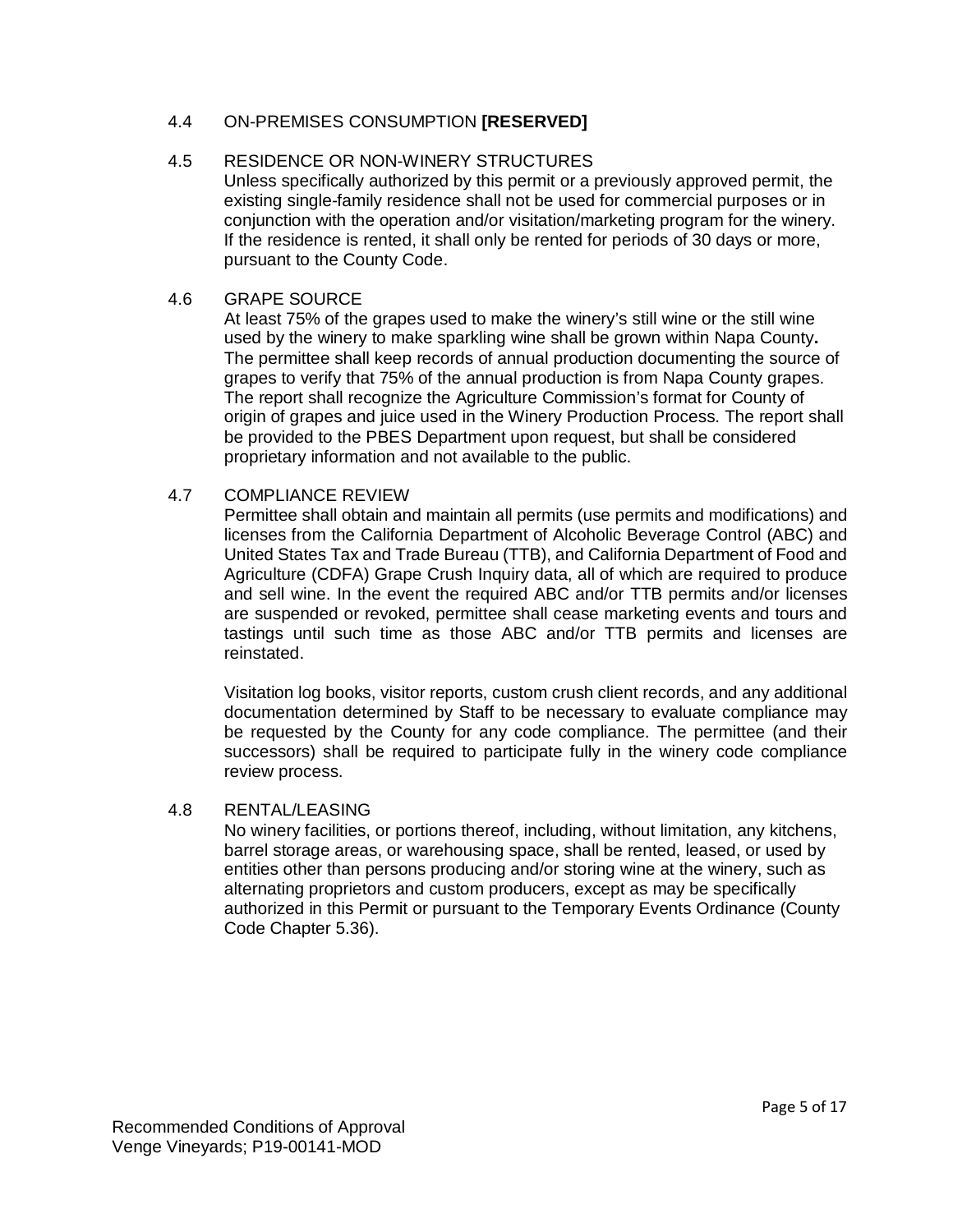#### 4.9 GROUND WATER MANAGEMENT - WELLS

This condition is implemented jointly by the Public Works and PBES Departments:

The permittee shall be required (at the permittee's expense) to record well monitoring data (specifically, static water level no less than quarterly, and the volume of water no less than monthly). Such data will be provided to the County, if the PBES Director determines that substantial evidence<sub>1</sub> indicates that water usage at the winery is affecting, or would potentially affect, groundwater supplies or nearby wells. If data indicates the need for additional monitoring, and if the applicant is unable to secure monitoring access to neighboring wells, onsite monitoring wells may need to be established to gauge potential impacts on the groundwater resource utilized for the project. Water usage shall be minimized by use of best available control technology and best water management conservation practices.

In order to support the County's groundwater monitoring program, well monitoring data as discussed above will be provided to the County if the Director of Public Works determines that such data could be useful in supporting the County's groundwater monitoring program. The project well will be made available for inclusion in the groundwater monitoring network if the Director of Public Works determines that the well could be useful in supporting the program.

In the event that changed circumstances or significant new information provide substantial evidence1 that the groundwater system referenced in the Use Permit would significantly affect the groundwater basin, the PBES Director shall be authorized to recommend additional reasonable conditions on the permittee, or revocation of this permit, as necessary to meet the requirements of the County Code and to protect public health, safety, and welfare.

#### 4.10 AMPLIFIED MUSIC

There shall be no amplified sound system or amplified music utilized outside of approved, enclosed, winery buildings.

#### 4.11 TRAFFIC

To the maximum extent feasible, scheduling of reoccurring vehicle trips to and from the site for employees and deliveries shall not occur during peak travel times (2:30 PM to 3:30 PM, Monday through Friday and 3:00 PM to 4:00 PM, Saturday and Sunday). All road improvements on private property required per Engineering Services shall be maintained in good working condition and in accordance with the Napa County Roads and Streets Standards.

\_\_\_\_\_\_\_\_\_\_\_\_\_\_\_\_\_\_\_\_\_\_\_\_\_\_\_\_\_\_\_\_\_\_\_\_\_\_\_\_ <sup>1</sup> Substantial evidence is defined by case law as evidence that is of ponderable legal significance, reasonable in nature, credible and of solid value. The following constitute substantial evidence: facts, reasonable assumptions predicated on facts; and expert opinions supported by facts. Argument, speculation, unsubstantiated opinion or narrative, or clearly inaccurate or erroneous information do not constitute substantial evidence.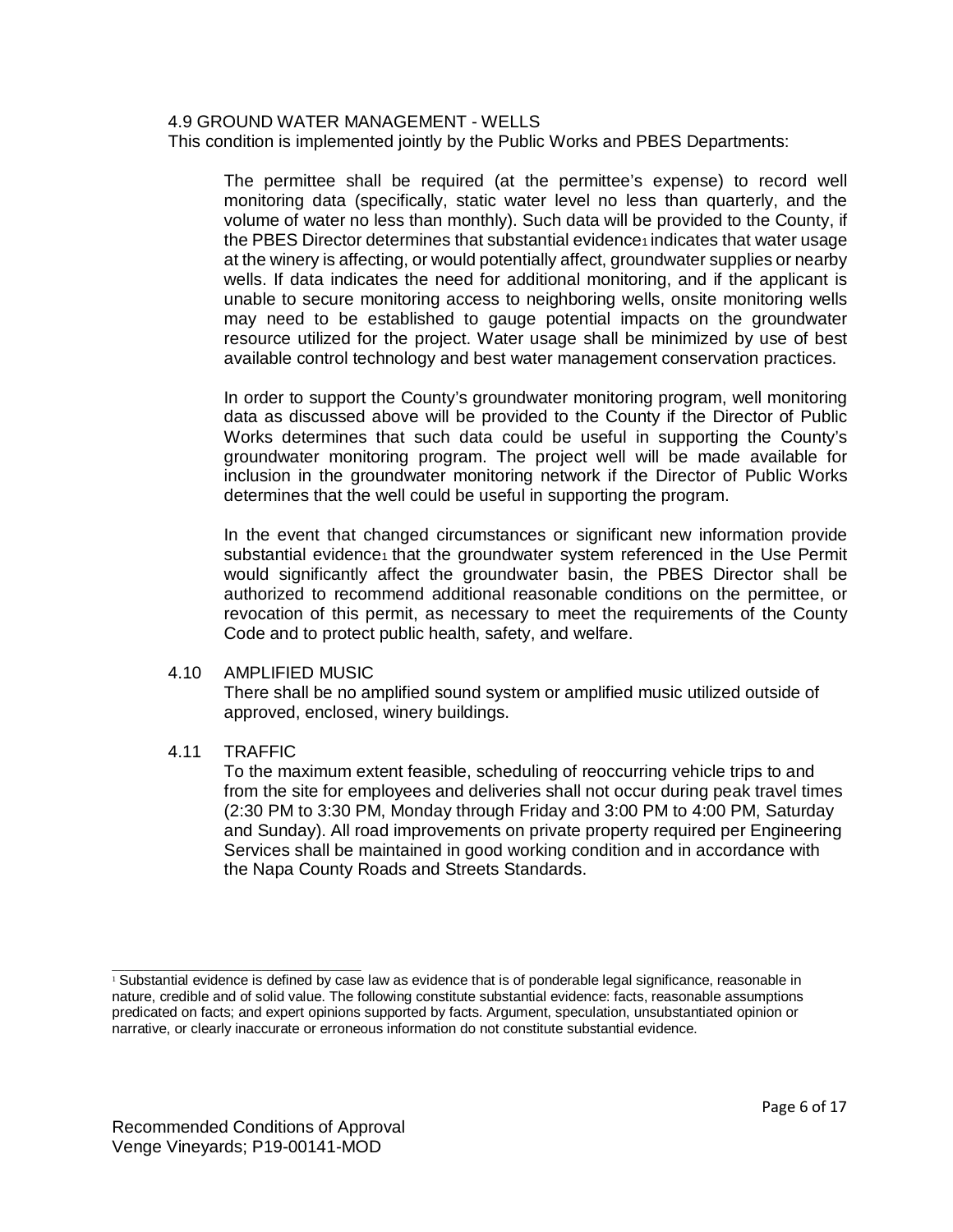#### 4.12 PARKING

The location of visitor parking and truck loading zone areas shall be identified along with proposed circulation and traffic control signage (if any).

Parking shall be limited to approved parking spaces only and shall not occur along access or public roads or in other locations except during harvest activities and approved marketing events. In no case shall parking impede emergency vehicle access or public roads.

#### 4.13 BUILDING DIVISION – USE OR OCCUPANCY CHANGES

Please contact the Building Division with any questions regarding the following:

In accordance with the California Building Code (CBC), no change shall be made in the use of occupancy of an existing building unless the building is made to comply with the requirements of the current CBC for a new building.

4.14 FIRE DEPARTMENT – TEMPORARY STRUCTURES Please contact the Fire Department with any questions regarding the following:

The permittee and/or designee shall obtain a tent permit from the Fire Department for any temporary structures utilized for authorized marketing events allowed per COA No. 4.3 above.

- 4.15 NAPA COUNTY MOSQUITO ABATEMENT PROGRAM **[RESERVED]**
- 4.16 GENERAL PROPERTY MAINTENANCE LIGHTING, LANDSCAPING, PAINTING, OUTDOOR EQUIPMENT STORAGE, AND TRASH ENCLOSURE AREAS
	- a. All lighting shall be permanently maintained in accordance with the lighting and building plans approved by the County. Lighting utilized during harvest activities is exempt from this requirement.
	- b. All landscaping and outdoor screening, storage, and utility structures shall be permanently maintained in accordance with the landscaping and building plans approved by the County. No stored items shall exceed the height of the screening. Exterior winery equipment shall be maintained so as to not create a noise disturbance or exceed noise thresholds in the County Code.
	- c. The colors used for the roof, exterior walls and built landscaping features of the winery shall be limited to earth tones that will blend the facility into the colors of the surrounding site specific vegetation. The permittee shall obtain the written approval of the Planning Division prior to any change in paint colors that differs from the approved building permit. Highly reflective surfaces are prohibited.
	- d. Designated trash enclosure areas shall be made available and properly maintained for intended use.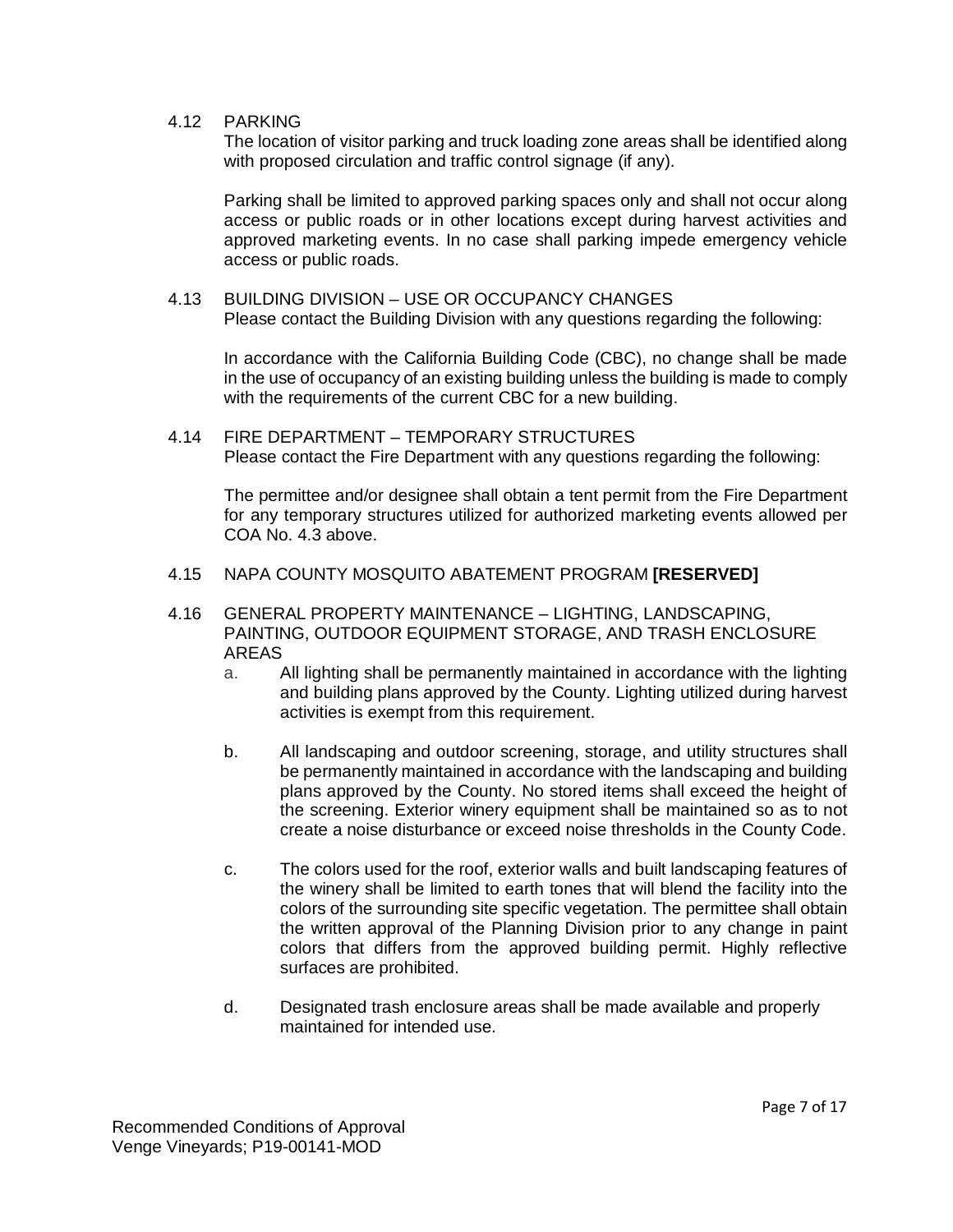#### 4.17 NO TEMPORARY SIGNS

Temporary off-site signage, such as "A-Frame" signs, is prohibited.

#### 4.18 COMPLIANCE WITH OTHER DEPARTMENTS AND AGENCIES – OPERATIONAL CONDITIONS

The attached project conditions of approval include all of the following County Divisions, Departments and Agencies' requirements. Without limiting the force of those other requirements which may be applicable, the following are incorporated by reference as enumerated herein:

- a. Engineering Services Division operational conditions as stated in their Memorandum dated September 7, 2021.
- b. Environmental Health Division operational conditions as stated in their Memorandum dated June 25, 2020.
- c. Department of Public Works operational conditions as stated in their Memorandum dated October 26, 2021.
- d. Fire Department operational conditions as stated in their Inter-Office Memo dated November 18, 2021.

The determination as to whether or not the permittee has substantially complied with the requirements of other County Divisions, Departments and Agencies shall be determined by those County Divisions, Departments or Agencies. The inability to substantially comply with the requirements of other County Divisions, Departments and Agencies may result in the need to modify this permit.

#### 4.19 OPERATIONAL MITIGATION MEASURES **[RESERVED]**

- 4.20 OTHER CONDITIONS APPLICABLE TO THE OPERATIONAL ASPECTS OF THE PROJECT
- a. Prior to commencement of operational changes in this major modification, including increasing the number of employees, or holding modified marketing activities, the applicant shall submit evidence to the Planning Division that all site and/or operational improvements required by County Divisions are complete. Site or operational improvements include; compliance with the Napa County Roads and Streets Standards; and installation of the updated wastewater system improvements as identified in the Wastewater Feasibility Study prepared by Applied Civil Engineering, dated June 2, 2020.

#### 4.21 PREVIOUS CONDITIONS The permittee shall comply with the following previous conditions of approval for the winery use as consolidated into the attached document as Exhibit A. To the extent there is a conflict between a previous condition of approval identified in the attached document and these conditions, the more stringent condition shall control.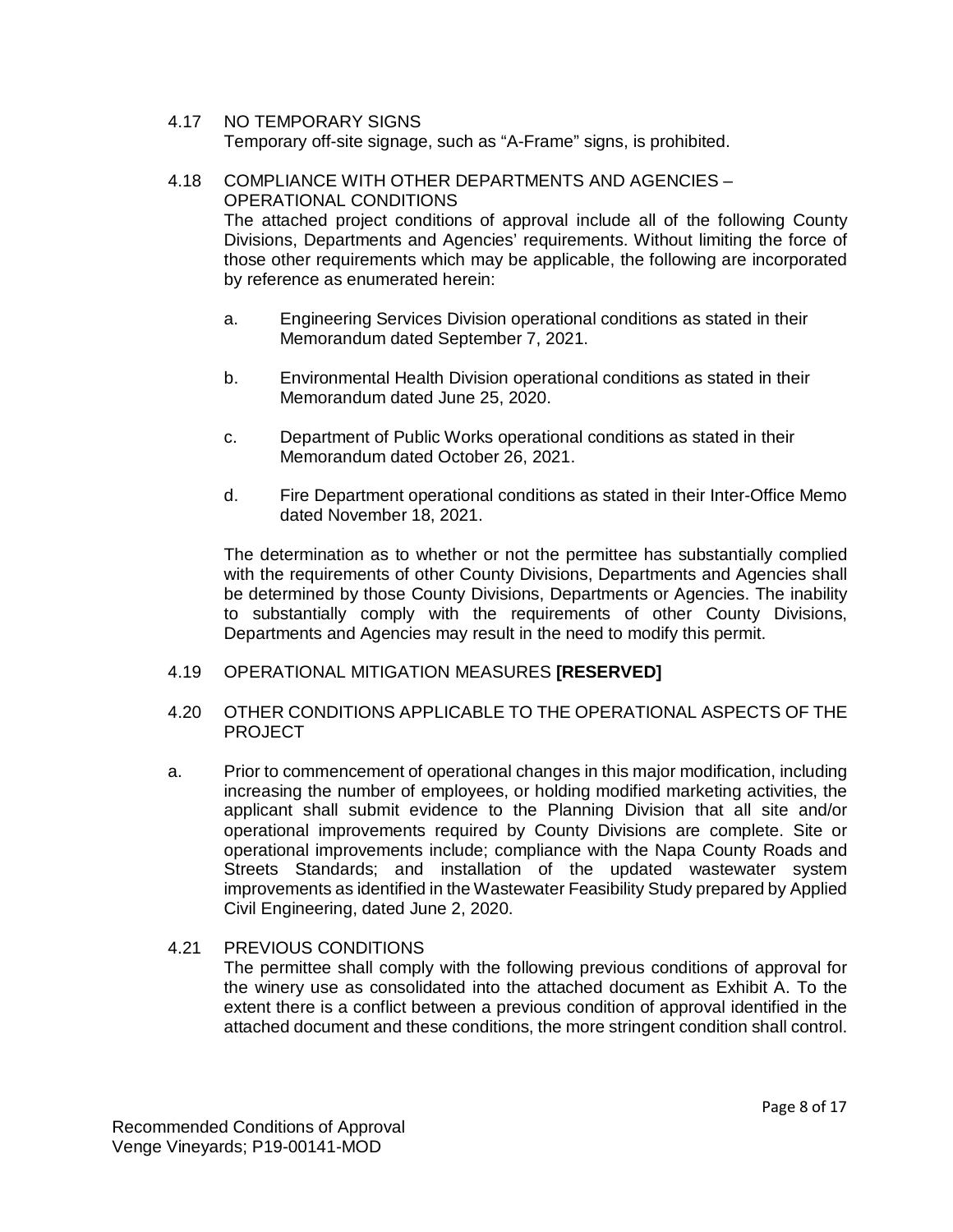#### **PART III**

#### **5.0 PREREQUISITE FOR ISSUANCE OF PERMITS**

5.1 PAYMENT OF FEES

No building, grading or sewage disposal permits shall be issued or other permits authorized until all accrued planning permit processing fees have been paid in full. This includes all fees associated with plan check and building inspections, associated development impact fees established by County Ordinance or Resolution, and the Napa County Affordable Housing Mitigation Fee in accordance with County Code.

#### **6.0 GRADING/DEMOLITION/ENVIRONMENTAL/BUILDING PERMIT/OTHER PERMIT PREREQUISITES**

Permittee shall comply with the following with the submittal of a grading, demolition, environmental, building and/or other applicable permit applications.

- 6.1 COMPLIANCE WITH OTHER DEPARTMENTS AND AGENCIES PLAN REVIEW, CONSTRUCTION AND PREOCCUPANCY CONDITIONS The attached project conditions of approval include all of the following County Divisions, Departments and Agencies' requirements. The permittee shall comply with all applicable building codes, zoning standards, and requirements of County Divisions, Departments and Agencies at the time of submittal and may be subject to change. Without limiting the force of those other requirements which may be applicable, the following are incorporated by reference as enumerated herein:
	- a. Engineering Services Division plan review/construction/ preoccupancy conditions as stated in their Memorandum dated September 7, 2021.
	- b. Environmental Health Division plan review/construction/ preoccupancy conditions as stated in their Memorandum dated June 25, 2020.
	- c. Department of Public Works plan review/construction/ preoccupancy conditions as stated in their Memorandum dated October 26, 2021.
	- d. Fire Department plan review/construction/ preoccupancy conditions as stated in their Inter-Office Memo dated November 18, 2021.

The determination as to whether or not the permittee has substantially complied with the requirements of other County Divisions, Departments and Agencies shall be determined by those County Divisions, Departments or Agencies. The inability to substantially comply with the requirements of other County Divisions, Departments and Agencies may result in the need to modify the permit.

6.2 BUILDING DIVISION – GENERAL CONDITIONS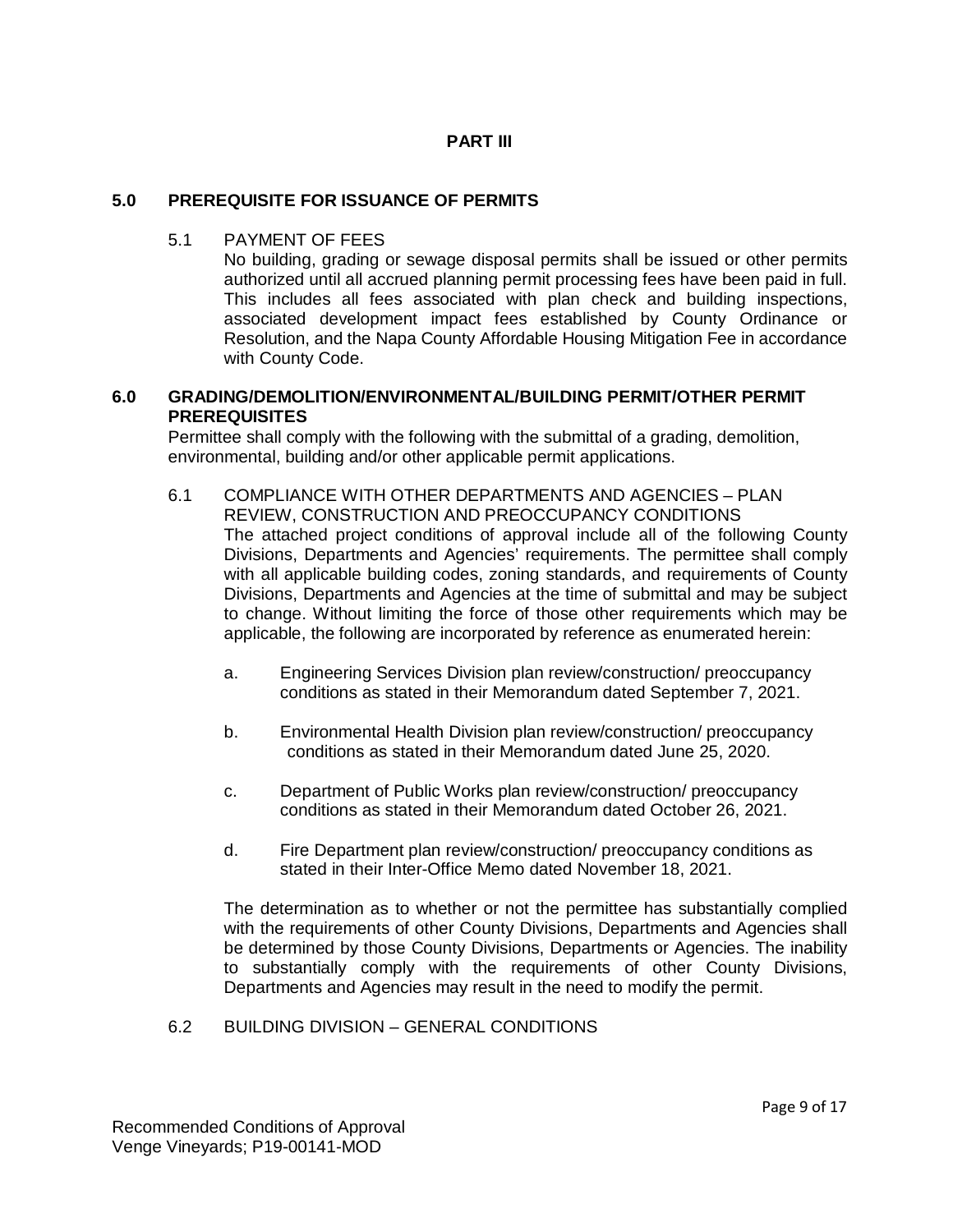- a. A building permit shall be obtained for all construction occurring on the site not otherwise exempt by the California Building Code (CBC) or any State or local amendment adopted thereto.
- b. If there are any existing structures and/or buildings on the property that will need to be removed to accommodate construction activities, a separate demolition permit shall be required from the Building Division prior to removal. The permittee shall provide a "J" number from the Bay Area Air Quality Management District (BAAQMD) at the time the permittee applies for a demolition permit if applicable.
- c. All areas of newly designed and newly constructed buildings, facilities and on-site improvements must comply with the CBC accessibility requirements, as well as, American with Disability Act requirements when applicable. When alterations or additions are made to existing buildings or facilities, an accessible path of travel to the specific area of alteration or addition shall be provided as required per the CBC.
- 6.3 LIGHTING PLAN SUBMITTAL
	- a. Two (2) copies of a detailed lighting plan showing the location and specifications for all lighting fixtures to be installed on the property shall be submitted for Planning Division review and approval. All lighting shall comply with the CBC.
	- b. All exterior lighting, including landscape lighting, shall be shielded and directed downward, shall be located as low to the ground as possible, shall be the minimum necessary for security, safety, or operations; on timers; and shall incorporate the use of motion detection sensors to the greatest extent practical. All lighting shall be shielded or placed such that it does not shine directly on adjacent properties or impact vehicles on adjacent streets. No flood-lighting or sodium lighting of the building is permitted, including architectural highlighting and spotting. Low-level lighting shall be utilized in parking areas as opposed to elevated high-intensity light standards. Lighting utilized during harvest activities is exempt from this requirement.

#### 6.4 LANDSCAPING – PLAN SUBMITTAL

- a. Two (2) copies of a detailed final landscaping and irrigation plan, including parking details, shall be submitted with the building permit application package for the Planning Division's review and approval prior to the issuance of any building permit associated with this Use Permit. The plan shall be prepared pursuant to the County's Water Efficient Landscape Ordinance (Chapter 18.118 of the County Code) requirements in effect at the time of building permit application submittal, as applicable, and shall indicate the names and locations of all plant materials to be used along with their method of maintenance.
- b. Plant materials shall be purchased locally when practical, and to the greatest extent possible, the plant materials shall be the same native plants found in Napa County. The Agricultural Commissioner's office shall be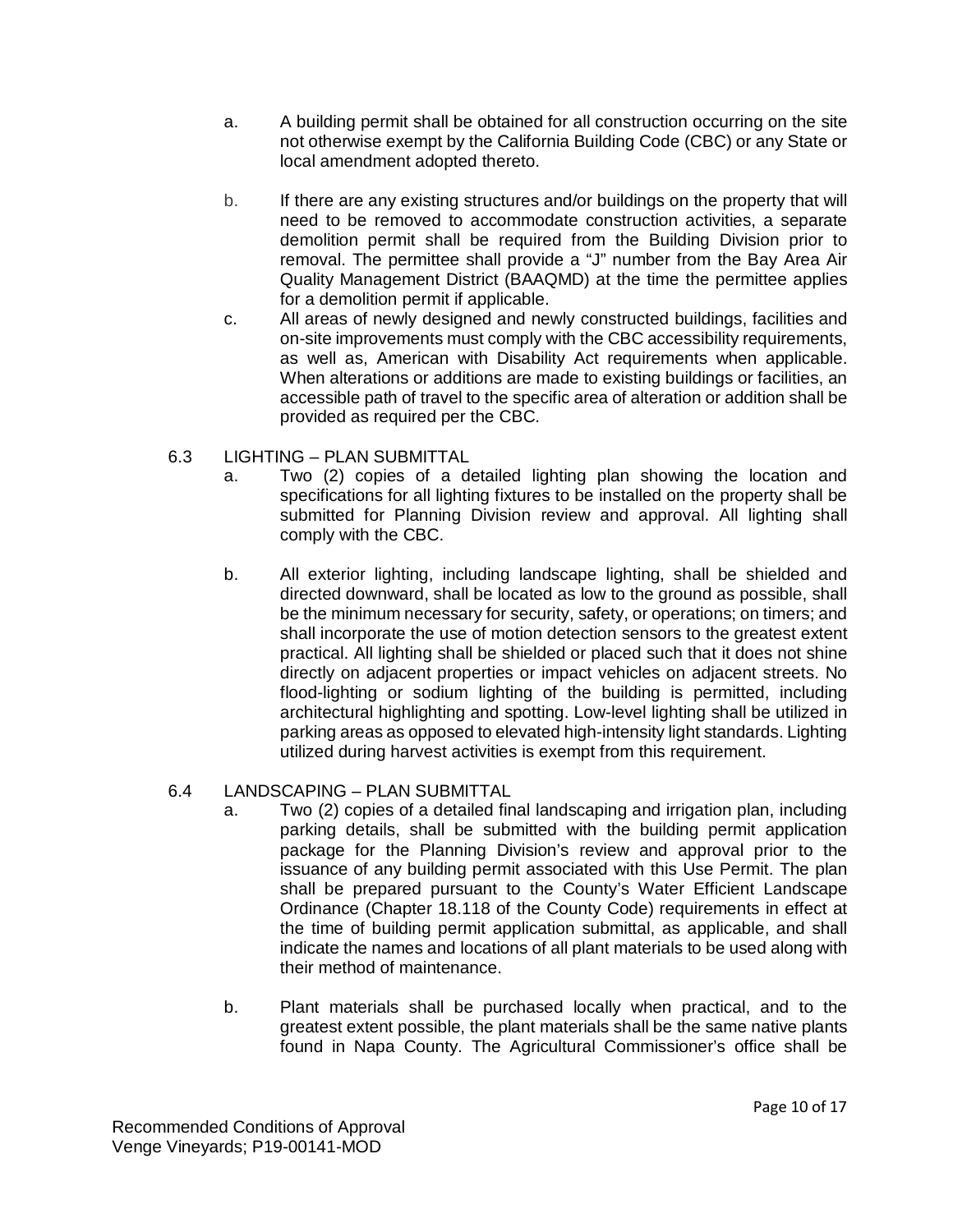notified of all impending deliveries of live plants with points of origin outside of Napa County.

- c. No trees greater than 6" diameter at breast height shall be removed, except for those identified on the submitted site plan. Any Oak trees removed as a result of the project shall be replaced at a 2:1 ratio and shown on the landscaping plans for the Planning Division's review and approval. Trees to be retained shall be protected during construction by fencing securely installed at the outer most dripline of the tree or trees. Such fencing shall be maintained throughout the duration of the work undertaken in connection with the winery development/construction. In no case shall construction material, debris or vehicles be stored in the fenced tree protection area.
- d. Evergreen screening shall be installed between the industrial portions of the operation (e.g. tanks, crushing area, parking area, etc.) and any off-site residence from which these areas can be viewed.
- 6.5 COLORS

The colors used for the roof, exterior walls and built landscaping features of the winery shall be limited to earth tones that will blend the facility into the colors of the surrounding site specific vegetation. The permittee shall obtain the written approval of the Planning Division in conjunction with building permit review and/or prior to painting the building. Highly reflective surfaces are prohibited.

#### 6.6 OUTDOOR STORAGE/SCREENING/UTILITIES

- a. Details of outdoor storage areas and structures shall be included on the building and landscape plans. All outdoor storage of winery equipment shall be screened from the view of residences of adjacent properties by a visual barrier consisting of fencing or dense landscaping. No stored item shall exceed the height of the screening. Water and fuel tanks, and similar structures, shall be screened to the extent practical so as to not be visible from public roads and adjacent parcels.
- b. New utility lines required for this project that are visible from any designated scenic transportation route (see Community Character Element of the General Plan and the County Code) shall be placed underground or in an equivalent manner be made virtually invisible from the subject roadway.
- c. Exterior winery equipment shall be located, enclosed or muffled so as not to exceed noise thresholds in the County Code.

#### 6.7 TRASH ENCLOSURES

Adequate area must be provided for collection and loading of garbage and recyclables generated by the project. The applicant must work with the franchised garbage hauler for the service area in which they are located, in order to determine the area and the pedestrian and vehicle access needed for the collection site. The garbage and recycling enclosure shall meet the minimum enclosure requirements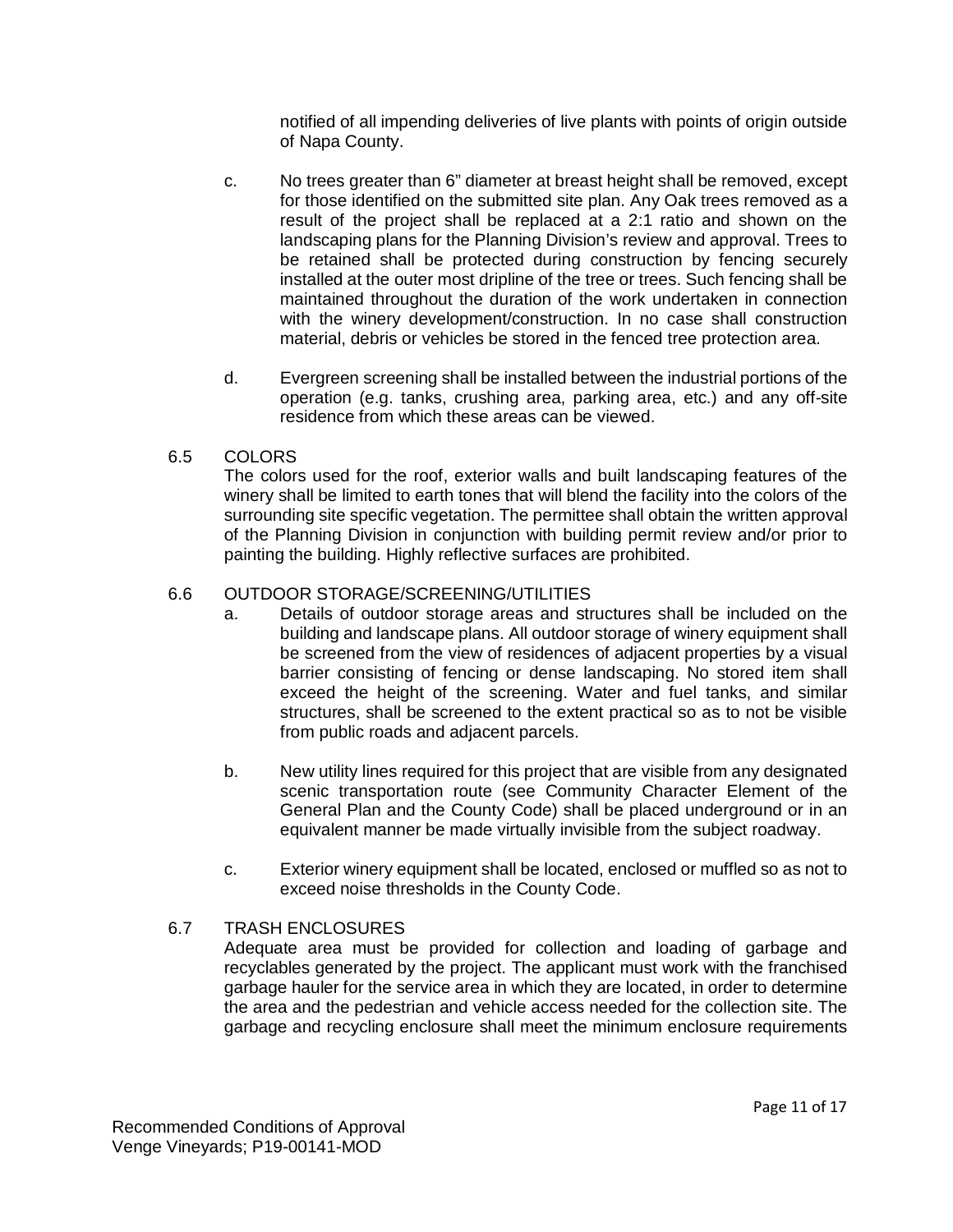established by staff and the franchised hauler, which shall be included in the building permit submittal.

#### 6.8 ADDRESSING

All project site addresses shall be determined by the PBES Director, and be reviewed and approved by the United States Post Office. The PBES Director reserves the right to issue or re-issue an appropriate situs address at the time of issuance of any building permit to ensure proper identification and sequencing of l numbers. For multi-tenant or multiple structure projects, this includes building permits for later building modifications or tenant improvements.

#### 6.9 HISTORIC RESOURCES **[RESERVED]**

#### 6.10 DEMOLITION ACTIVITIES **[RESERVED]**

#### 6.11 VIEWSHED – EXECUTION OF USE RESTRICTION **[RESERVED]**

#### 6.12 PERMIT PREREQUISITE MITIGATION MEASURES

The permittee shall comply with the following permit prerequisite mitigation measures identified in the adopted Initial Study/Mitigated Negative Declaration and Project Revision Statement/Mitigation Monitoring and Reporting Program prepared for the project:

- a. **MM TRI-1**: Prior to commencement of construction of project improvements at the project site, the permittee shall coordinate with an archaeological monitor and a representative of Middletown Rancheria. Pre-construction coordination shall, at a minimum, include the following:
	- a. Submittal of copies of grading plans to the archaeological monitor and tribal representatives, concurrently with submittal of the grading permit application to the Napa County Planning, Building & Environmental Services (PBES) Department;
	- b. Execution of a Standard Monitoring Agreement with Middletown Rancheria;
	- c. Training of construction field crews, by an archaeological monitor and tribal representative, of the potential for presence of Native American resources on the property, the potential types of resources that could be found on-site, and the procedures to follow in the event of discovery of such resources;
	- d. The permittee must meet and confer with the Middletown Rancheria at least 45 days prior to commencing ground disturbance activities on the site to address notification, protection, treatment, care and handling of tribal cultural resources potentially discovered or disturbed during ground disturbance activities of the project. All potential cultural resources unearthed by the permittee by project activities shall be evaluated by the representative of Middletown Rancheria. The Tribe must have an opportunity to inspect and determine the nature of the resource and the best course of action for avoidance, protection,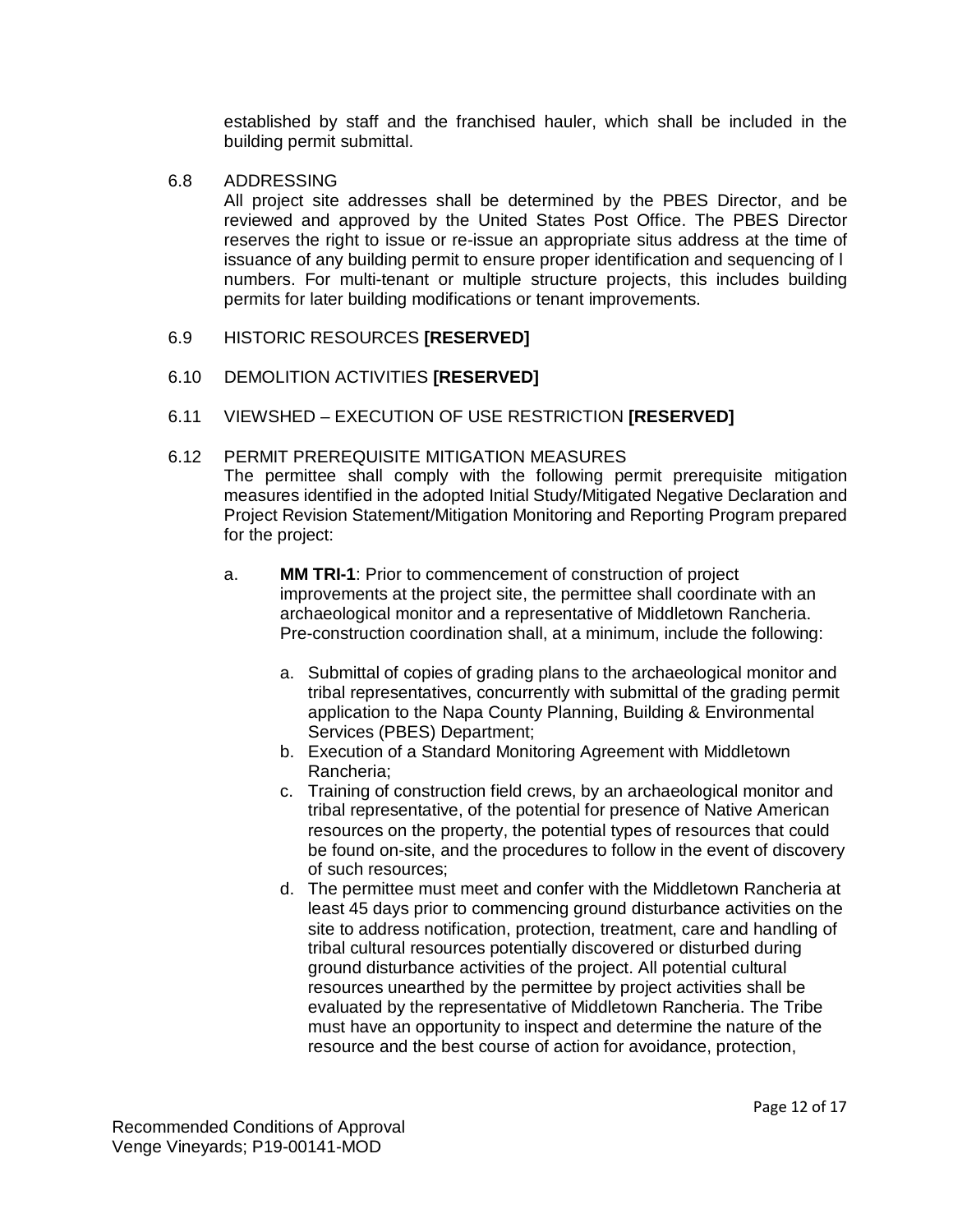and/or treatment of tribal cultural resources to the extent permitted by law. If the resource is determined to be a tribal cultural resource of value to the Tribe, the Tribe will coordinate with the permittee to establish appropriate treatment and disposition of the resources with appropriate dignity which may include reburial or preservation of resources. The permittee must facilitate and ensure that the determination of treatment and disposition by the Tribe is followed to the extent permitted by law. No laboratory studies, scientific analysis, curation or video recording are permitted for tribal cultural resources without the prior written consent of the Tribe; and

e. Presence of an archaeological monitor and tribal representative on-site during initial rough grading of improvements (driveway widening) on the Venge Vineyards parcel.

Method of Monitoring: Concurrently with submittal of the grading application for Venge Vineyards parcel improvements to Engineering and Building staff of PBES, the permittee shall submit confirmation of submittal of the grading plans to the archaeological monitor and tribal representative previously identified. If the permittee neglects to submit such confirmation to PBES, then Planning staff of PBES will convey a copy of the plans to the archaeological monitor and tribal representatives upon receipt of the grading permit application.

Responsible Agency: PBES

- 6.13 PARCEL CHANGE REQUIREMENTS **[RESERVED]**
- 6.14 FINAL MAPS **[RESERVED]**
- 6.15 OTHER CONDITIONS APPLICABLE TO THE PROJECT PERMITTING PROCESS **[RESERVED]**

#### **7.0 PROJECT CONSTRUCTION**

Permittee shall comply with the following during project construction:

#### 7.1 **SITE IMPROVEMENTS**

Please contact Engineering Services with any questions regarding the following.

a. GRADING AND SPOILS

All grading and spoils generated by construction of the project facilities shall be managed per Engineering Services direction. Alternative locations for spoils are permitted, subject to review and approval by the PBES Director, when such alternative locations do not change the overall concept, and do not conflict with any environmental mitigation measures or conditions of approval.

#### b. DUST CONTROL

Water and/or dust palliatives shall be applied in sufficient quantities during grading and other ground disturbing activities on-site to minimize the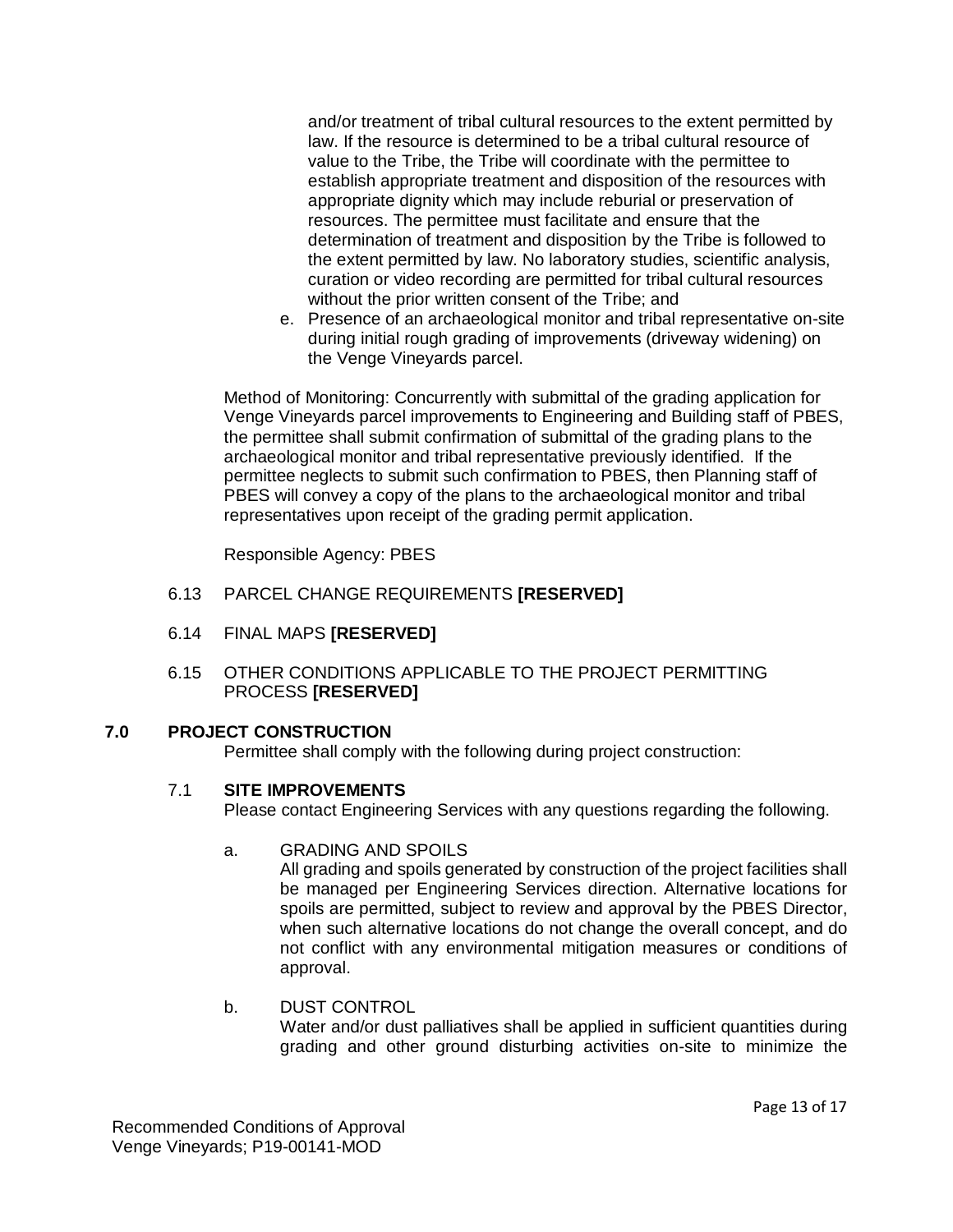amount of dust produced. Outdoor construction activities shall not occur when average wind speeds exceed 20 mph.

c. AIR QUALITY

During all construction activities the permittee shall comply with the most current version of BAAQMD Basic Construction Best Management Practices including but not limited to the following, as applicable:

- 1. Post a publicly visible sign with the telephone number and person to contact at the lead agency regarding dust complaints. The BAAQMD's phone number shall also be visible.
- 2. Water all exposed surfaces (e.g., parking areas, staging areas, soil piles, grading areas, and unpaved access roads) two times per day.
- 3. Cover all haul trucks transporting soil, sand, or other loose material off-site.
- 4. Remove all visible mud or dirt traced onto adjacent public roads by using wet power vacuum street sweepers at least once per day. The use of dry power sweeping is prohibited.
- 5. All vehicle speeds on unpaved roads shall be limited to 15 mph.
- 6. All roadways, driveways, and sidewalks to be paved shall be completed as soon as possible. Building pads shall be laid as soon as possible after grading unless seeding or soil binders are used.
- 7. Idling times shall be minimized either by shutting off equipment when not in use or reducing the maximum idling time to five (5) minutes (as required by State Regulations). Clear signage shall be provided for construction workers at all access points.
- 8. All construction equipment shall be maintained and properly tuned in accordance with manufacturer's specifications. All equipment shall be checked by a certified visible emissions evaluator. Any portable engines greater than 50 horsepower or associated equipment operated within the BAAQMD's jurisdiction shall have either a California Air Resources Board (ARB) registration Portable Equipment Registration Program (PERP) or a BAAQMD permit. For general information regarding the certified visible emissions evaluator or the registration program, visit the ARB FAQ http://www.arb.ca.gov/portable/perp/perpfact\_04-16-15.pdf or the PERP website [http://www.arb.ca.gov/portable/portable.htm.](http://www.arb.ca.gov/portable/portable.htm)

#### d. STORM WATER CONTROL The permittee shall comply with all construction and post-construction storm water pollution prevention protocols as required by the County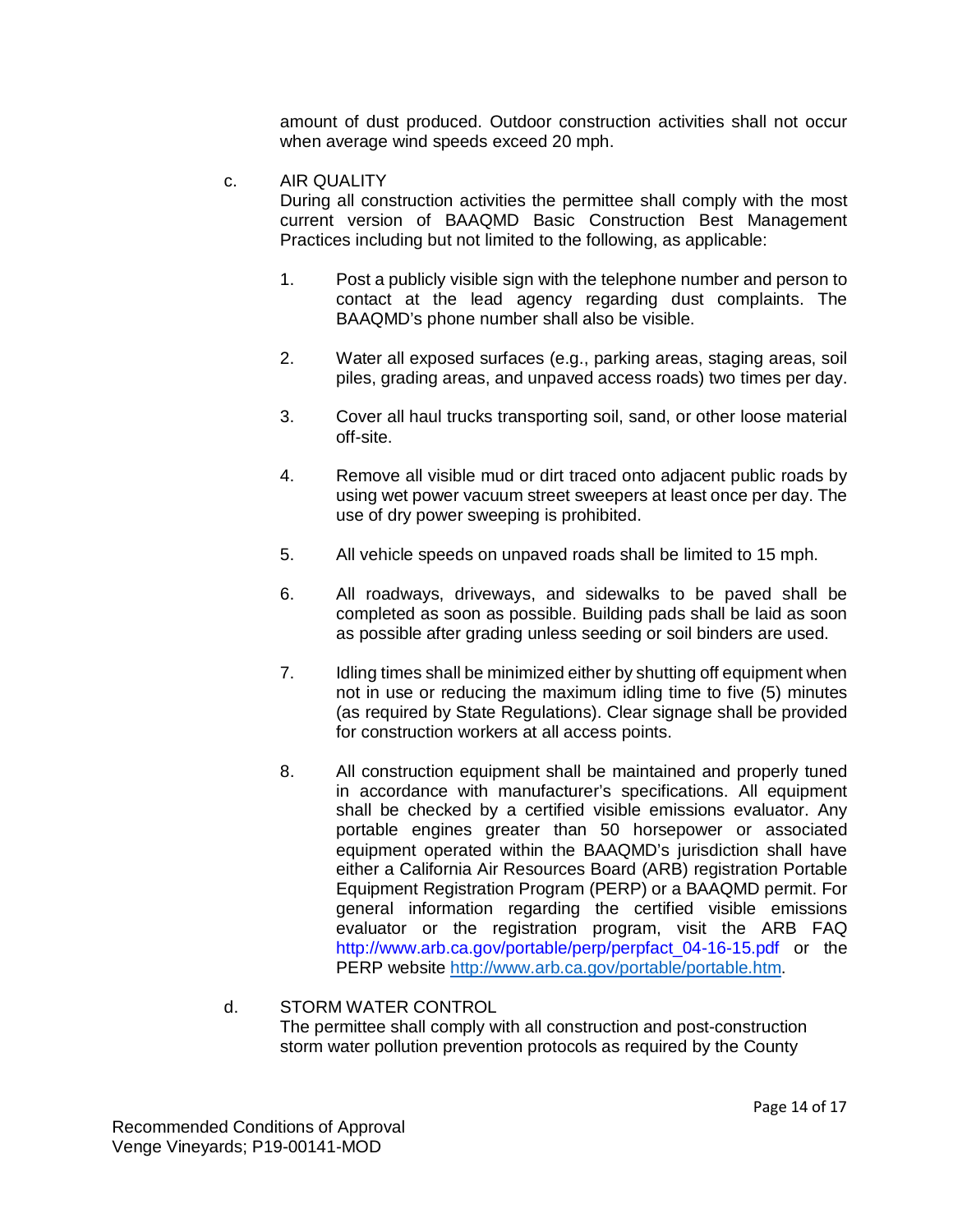Engineering Services Division, and the California Regional Water Quality Control Board.

#### 7.2 ARCHEOLOGICAL FINDING

In the event that archeological artifacts or human remains are discovered during construction, work shall cease in a 50-foot radius surrounding the area of discovery. The permittee shall contact the PBES Department for further guidance, which will likely include the requirement for the permittee to hire a qualified professional to analyze the artifacts encountered and to determine if additional measures are required.

If human remains are encountered during project development, all work in the vicinity must be halted, and the Napa County Coroner informed, so that the Coroner can determine if an investigation of the cause of death is required, and if the remains are of Native American origin. If the remains are of Native American origin, the permittee shall comply with the requirements of Public Resources Code Section 5097.98.

#### 7.3 CONSTRUCTION NOISE

Construction noise shall be minimized to the greatest extent practical and feasible under State and local safety laws, consistent with construction noise levels permitted by the General Plan Community Character Element and the County Noise Ordinance. Construction equipment muffling and hours of operation shall be in compliance with the County Code. Equipment shall be shut down when not in use. Construction equipment shall normally be staged, loaded, and unloaded on the project site, if at all practicable. If project terrain or access road conditions require construction equipment to be staged, loaded, or unloaded off the project site (such as on a neighboring road or at the base of a hill), such activities shall only occur daily between the hours of 8 am to 5 pm.

#### 7.4 CONSTRUCTION MITIGATION MEASURES **[RESERVED]**

#### 7.5 OTHER CONSTRUCTION CONDITIONS APPLICABLE TO THE PROJECT PROPOSAL **[RESERVED]**

#### **8.0 TEMPORARY CERTIFICATE OF OCCUPANCY - PREREQUISITES**

A Temporary Certificate of Occupancy (TCO) may be granted pursuant to the County Code to allow the commencement of production activities prior to completion of all project improvements. Permittee shall comply with the following before a TCO is granted:

#### 8.1 TEMPORARY OCCUPANCY

All life and safety conditions shall be addressed prior to issuance of a TCO by the County Building Official. TCOs shall not be used for the occupancy of hospitality buildings and shall not exceed the maximum time allowed by the County Code which is 180 days. Departments and/or agencies with jurisdiction over the project are authorized as part of the TCO process to require a security deposit or other financial instrument to guarantee completion of unfinished improvements.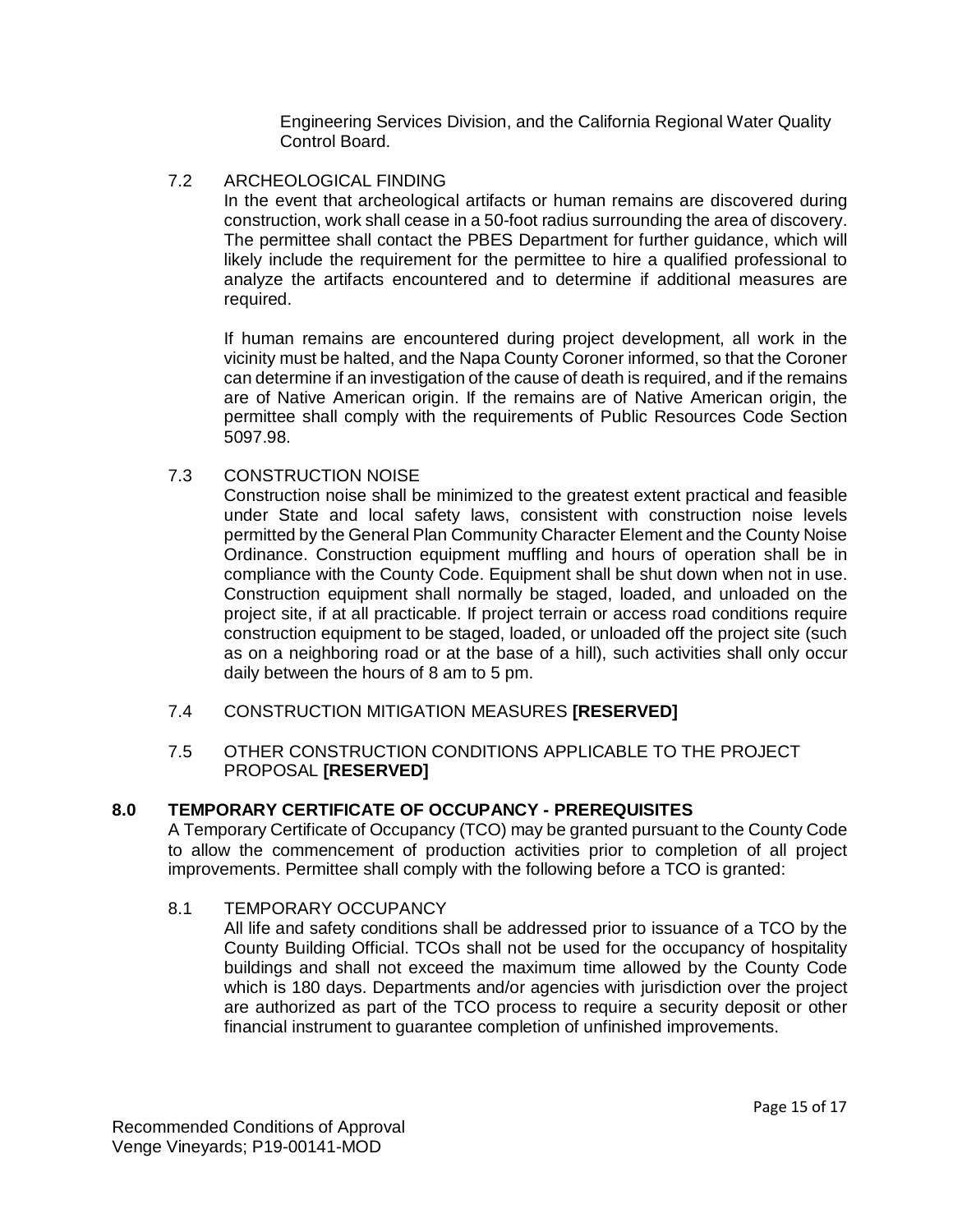#### **9.0 FINAL CERTIFICATE OF OCCUPANCY – PREREQUISITES**

Permittee shall comply with the following before a Final Certificate of Occupancy is granted by the County Building Official, which upon granting, authorizes all use permit activities to commence.

#### 9.1 FINAL OCCUPANCY

All project improvements, including compliance with applicable codes, conditions, and requirements of all Departments and Agencies with jurisdiction over the project, shall be completed.

#### 9.2 SIGNS

Detailed plans, including elevations, materials, color, and lighting for any winery identification or directional signs shall be submitted to the Department for administrative review and approval prior to installation. Administrative review and approval is not required if signage to be installed is consistent with signage plans submitted, reviewed and approved as part of this permit approval. All signs shall meet the design standards as set forth in the County Code. At least one legible sign shall be placed at the property entrance with the words "Tours and Tasting by Prior Appointment Only" to inform the public of same. Any off-site signs allowed shall be in conformance with the County Code.

#### 9.3 GATES/ENTRY STRUCTURES

Any gate installed at the winery entrance shall be reviewed by the PBES Department and the Fire Department to assure that the design allows large vehicles, such as motorhomes, to turn around if the gate is closed without backing into the public roadway, and that fire suppression access is available at all times. If the gate is part of an entry structure an additional permit shall be required pursuant to the County Code and in accordance with the Napa County Roads and Street Standards. A separate entry structure permit is not required if the entry structure is consistent with entry structure plans submitted, reviewed, and approved as part of this permit approval.

#### 9.4 LANDSCAPING

Landscaping shall be installed in accordance with the approved landscaping plan.

#### 9.5 ROAD OR TRAFFIC IMPROVEMENT REQUIREMENTS

The permittee shall construct a left-turn lane on Silverado Trail at the project entrance. The design of the left-turn lane shall be submitted to the Public Works Department for review and approval. The left-turn lane shall be designed in substantial conformance with the submitted site plan, and other submittal materials and shall comply with all requirements of the County Code and Napa County Road and Street Standards.

#### 9.6 DEMOLITION ACTIVITIES **[RESERVED]**

#### 9.7 GRADING SPOILS

All spoils shall be removed in accordance with the approved grading permit and/or building permit.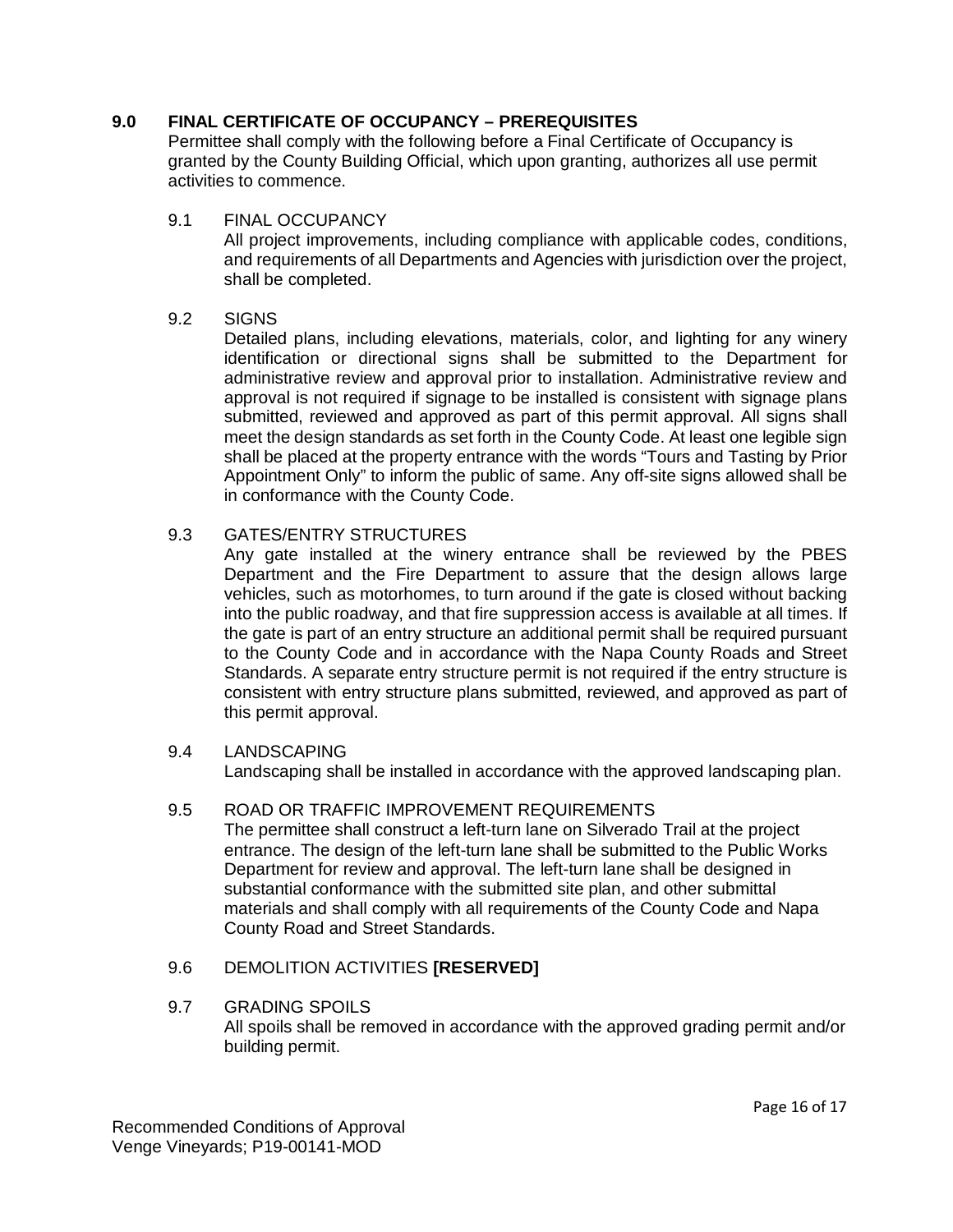- 9.8 MITIGATION MEASURES APPLICABLE PRIOR TO ISSUANCE OF A FINAL CERTIFICATE OF OCCUPANCY **[RESERVED]**
- 9.9 OTHER CONDITIONS APPLICABLE PRIOR TO ISSUANCE OF A FINAL CERTIIFICATE OF OCCUPANCY **[RESERVED]**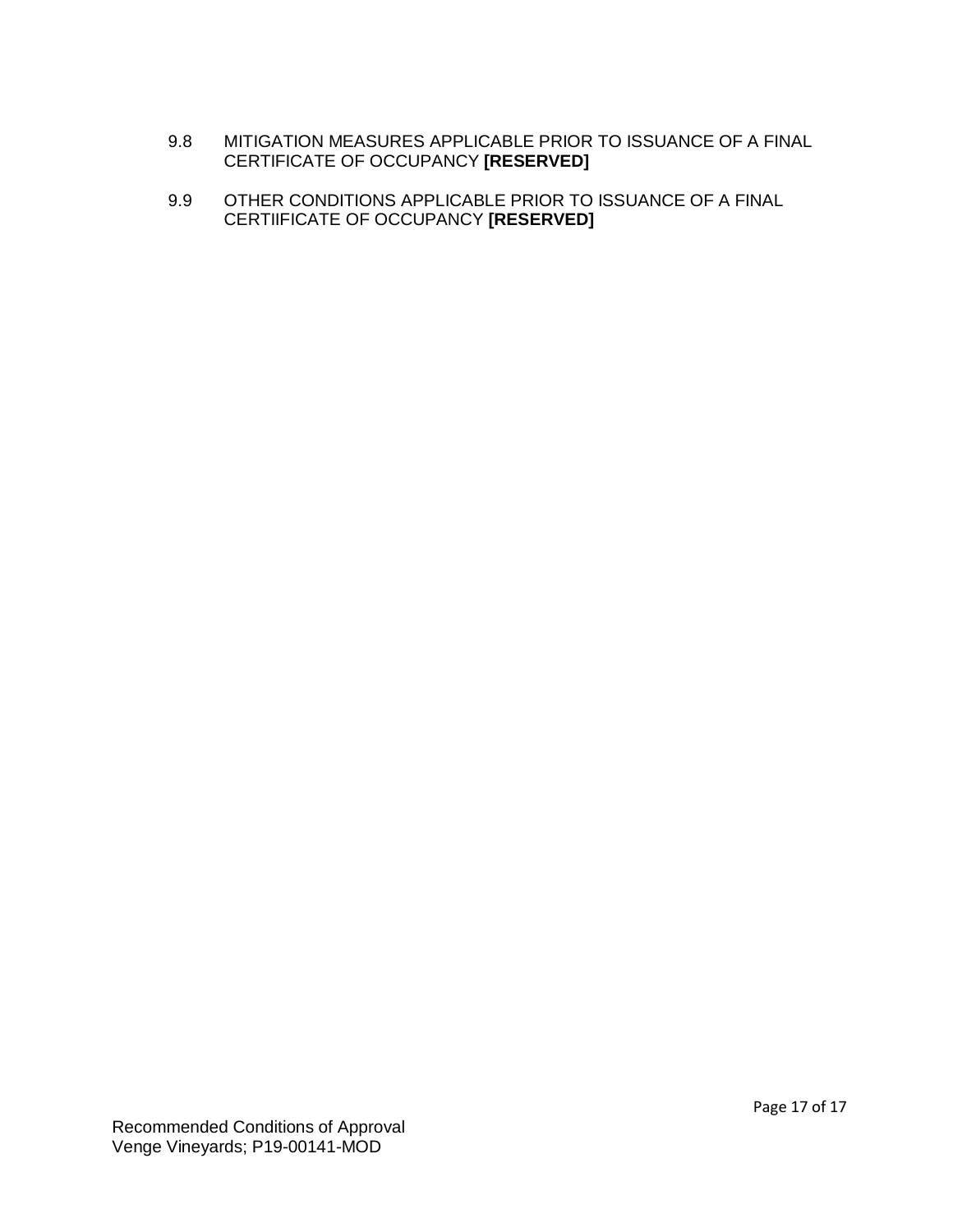#### **Exhibit A**

#### **Venge Vineyards Application Number P19-00141-MOD 4708 Silverado Trail, Calistoga, California APN #020-350-043**

#### **PREVIOUS CONDITIONS**

4.21 The permittee shall comply with the following previous conditions of approval for the facility as consolidated in this document. To the extent there is a conflict between a previous condition of approval identified in this document and the Recommended Conditions of Approval, the more stringent condition shall control.

#### **A. USE PERMIT NO. P08-00647**

COA No. 1: Scope

COA No. 1: Scope

- Establishment of a new, 20,000 gallon maximum per year winery (consistent with the Napa County Winery Production Process);
- Conversion of an existing 2,800 square foot residence to an administrative office / hospitality building;
- Construction of a 3,600 square foot barn-style production and fermentation building;
- Construction of up to 9,000 square feet of barrel storage either within a cave system or, in lieu of the cave system, by expanding the production building to accommodate the needed barrel storage for a winery totaling a maximum of 15,400 square feet (See Grading and Spoils condition of approval below);
- Construction of 3,324 square feet of outdoor, uncovered work areas;
- Two full-time and two part-time employees;
- Six parking spaces (including one ADA-accessible space);
- Tours and tasting by prior appointment only with twenty visitors per day and a maximum of 140 visitors per week;
- A marketing plan with: three private food and wine tasting events per year with 10 persons per event; five private food and wine tasting events per year with 30 persons per event; and participation in the Napa Valley Wine Auction Event as a Category 5 Temporary Event;
- Installation of one water tank totaling 12,000 gallons for fire protection;
- Improvements to the existing standard gravity distribution type septic system for process and sanitary winery wastewater;
- Civil improvements to widen the existing private road to the winery site and include the following additional improvements: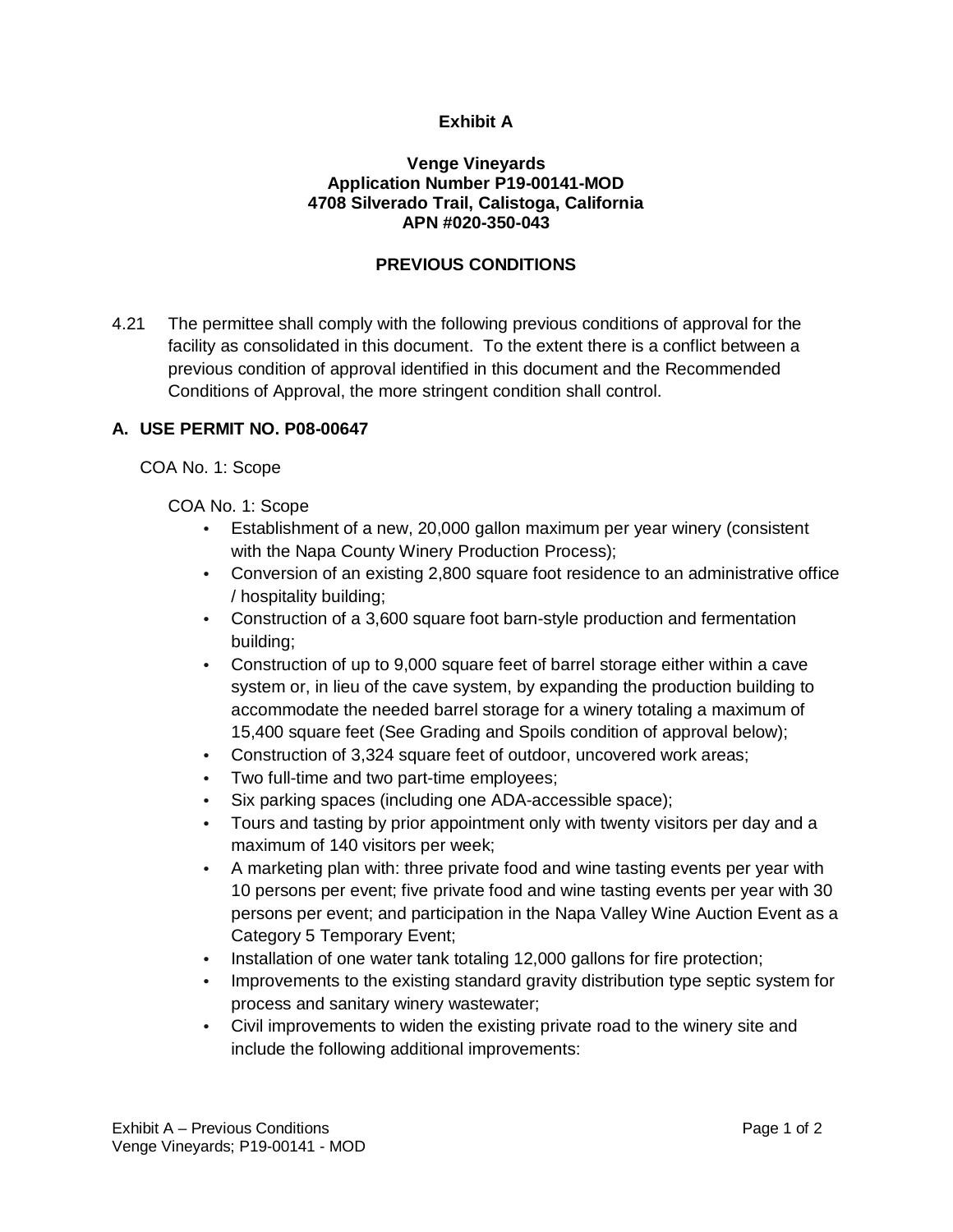- 1) Installation of a deceleration taper that shall begin at the edge of pavement in accordance with the Napa County Road and Street Standards;
- 2) Provision in the required landscaping Plan for clearing and maintenance of vegetation at the entrance from Silverado Trail (\*\*See Condition #8: landscaping/ Parking); and,
- 3) Installation of a winery identification sign in accordance with the Napa County Sign Ordinance (\*See Condition #5: Signs); and,
- Approval of the above named Exception to the Napa County Road and Street Standards.

The winery shall be designed in substantial conformance with the submitted site plan, elevation drawings, and other submittal materials and shall comply with all requirements of the Napa County Code. It is the responsibility of the applicant to communicate the requirements of these conditions and mitigations (if any) to all designers, contractors, employees, and guests of the winery to ensure compliance is achieved. Any expansion or changes in use shall be in accordance with Section 18.124.130 of the Napa County Code and may be subject to the Use Permit modification process.

#### **B. USE PERMIT MINOR MODIFICATION NO. P13-00047-MM**

#### COA No. 1: Scope

Construction of a 3,348 square foot structure for barrel and winery equipment storage.

No other changes are being requested. There will be no increase in employees, visitors or production capacity. There will be no changes in hours of operation.

The winery shall be designed in substantial conformance with the submitted site plan, elevation drawings, and other submittal materials and shall comply with all requirements of the Napa County Code. It is the responsibility of the applicant to communicate the requirements of these conditions and mitigations (if any) to all designers, contractors, employees, and guests of the winery to ensure compliance is achieved. Any expansion or changes in use shall be by the approved in accordance with Section 18.124.130 of the Napa County Code and may be subject to the Use Permit modification process.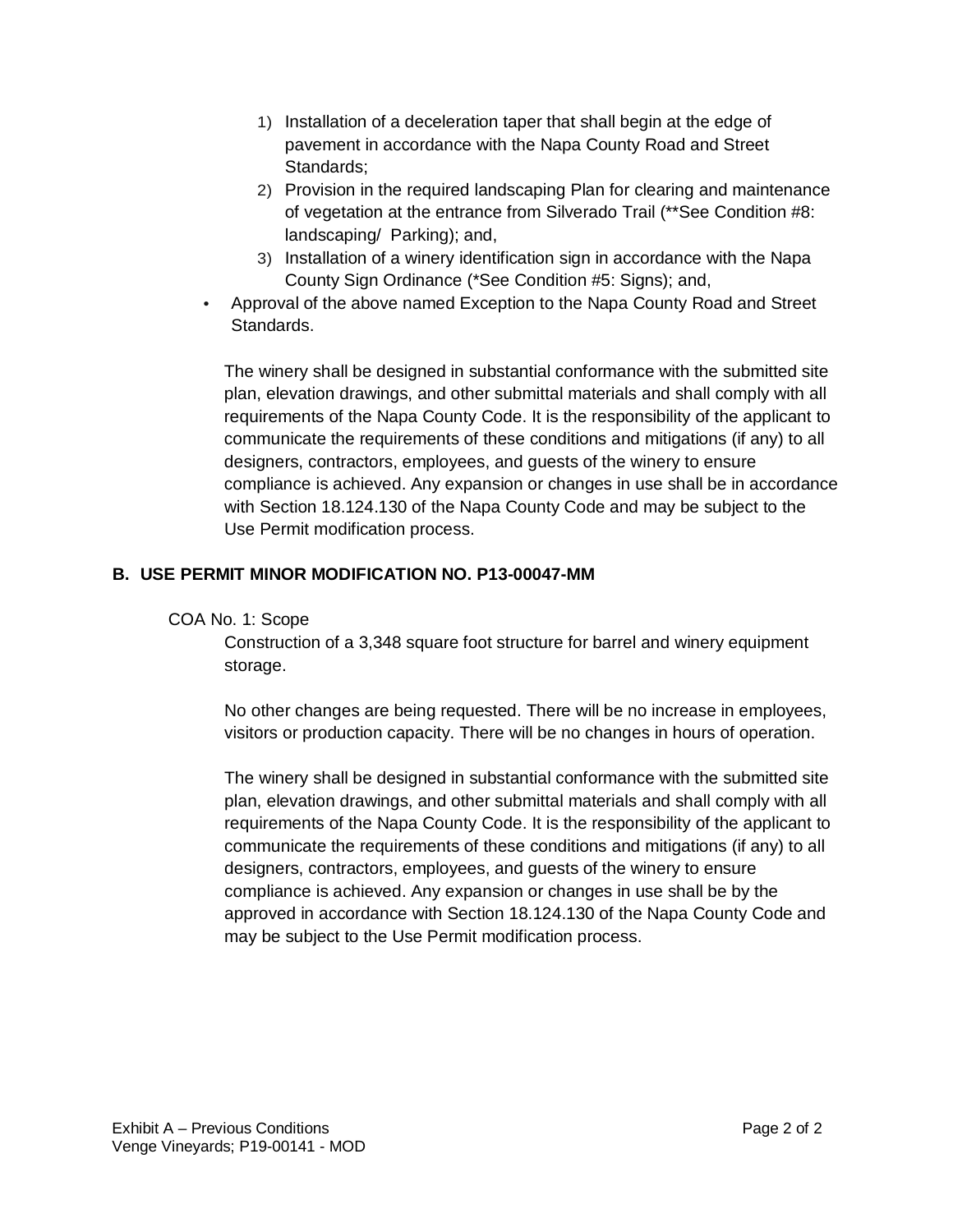**Planning, Building & Environmental Services**

1195 Third Street, Suite 210 Napa, CA 94559 www.countyofnapa.org

> **David Morrison** Director



A Tradition of Stewardship A Commitment to Service

#### **MEMORANDUM**

| To:   | Jason Hade, Planning | From: | Raulton Haye, Engineering                                                   |
|-------|----------------------|-------|-----------------------------------------------------------------------------|
| Date: | September 7, 2021    | Re:   | P <sub>19</sub> -00141<br>Venge Winery Use Modification<br>APN: 020-350-043 |

The Engineering Division has reviewed the use permit application P19-00141 for the Venge Winery located on assessor's parcel number 020-350-043. Based upon the information provided in the application, Engineering finds the application **complete** and recommends the following conditions of approval:

#### **RECOMMENDED APPROVAL CONDITIONS:**

#### **OPERATIONAL CHARACTERISTICS**

1. The facility is designated as a discharger that discharges stormwater associated with industrial activity to waters of the United States. Therefore, the facility shall maintain or apply for coverage under the State Water Resources Control Board's Industrial General Permit (IGP), including meeting all applicable provision and protocols of the IGP. If the facility fails to meet the discharge prohibitions of the IGP, Napa County may require the facility to make the necessary improvements to eliminate all exposures to stormwater of the pollutant(s) for which the water body is impaired.

#### **PREREQUISITES FOR ISSUANCE OF PERMITS**

- 2. Any roadway, access driveway, and parking areas, proposed new or reconstructed shall meet the requirements as outlined in the latest edition of the Napa County Road & Street Standards for Commercial development at the time of use permit approval. The property owner shall obtain a grading permit for all proposed roadway improvements.
- 3. All on site civil improvements including but not limited to the excavation, fill, general grading, drainage, curb, gutter, surface drainage, storm drainage, parking and drive isles, shall be constructed according to plans prepared by a registered civil engineer, which will be reviewed and approved by the Engineering Division of the Napa County Planning, Building, and Environmental Services Department (PBES) **prior to the commencement** of any on site land preparation or construction. Plans shall be wet signed and submitted with the building and/or grading permit documents at the time of permit application. A plan check fee will apply.

\_\_\_\_\_\_\_\_\_\_\_\_\_\_\_\_\_\_\_\_\_\_\_\_\_\_\_\_\_\_\_\_\_\_\_\_\_\_\_\_\_\_\_\_\_\_\_\_\_\_\_\_\_\_\_\_\_\_\_\_\_\_\_\_\_\_\_\_\_\_\_\_\_\_\_\_\_\_\_\_\_\_\_\_\_\_\_\_\_\_\_\_\_\_\_\_\_\_\_\_\_\_\_\_\_\_\_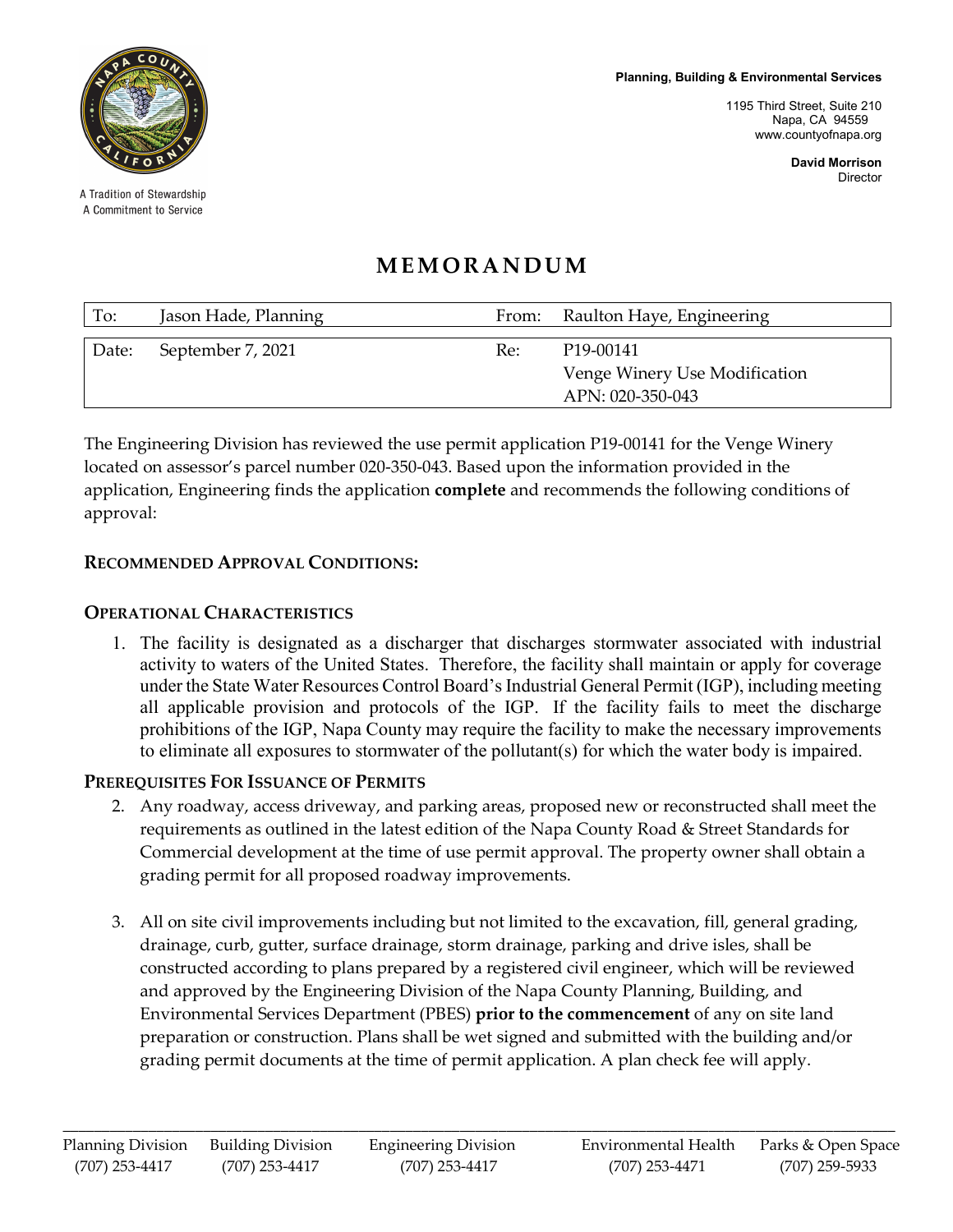- 4. Grading and drainage improvements shall be constructed according to the current Napa County Road and Street Standards, Chapter 16.28 of the Napa County Code, and Appendix J of the California Building Code.
- 5. **Prior to issuance of a building permit** the owner shall submit the necessary documents for Erosion Control as determined by the area of disturbance of the proposed development in accordance with the Napa Countywide Stormwater Pollution Prevention program Erosion and Sediment Control Plan Guidance for Applicant and Review Staff dated December 2014.
- 6. **Prior to issuance of a building permit** the owner shall prepare a Regulated Project Stormwater Control Plan (SCP) in accordance with the latest edition of the BASMAA Post-Construction Manual for review and approval by the Engineering Division in PBES.
- 7. **Prior to issuance of a building permit**, an Operation and Maintenance Plan shall be submitted and tentatively approved by the Engineering Division in PBES. **Before final occupancy** the property owner must legally record the "Operation and Maintenance Agreement", approved by the Engineering Division in PBES.

#### **PREREQUISITES FOR TEMPORARY CERTIFICATE OF OCCUPANCY**

8. All roadway improvements shall be completed **prior to execution** of any new entitlements approved under this Use Permit Modification. **\*\* If no temporary occupancy is requested, then this becomes a requirement prior to final occupancy.**

#### **PREREQUISITES FOR FINAL CERTIFICATION OF OCCUPANCY**

9. Site shall be completely stabilized to the satisfaction of the County Engineer prior to Final Occupancy.

#### **Any changes in use may necessitate additional conditions for approval.**

If you have any questions regarding the above items, please contact Raulton Haye from Napa County Planning, Building, and Environmental Services Department, Engineering Division, at (707)253-4621 or by email at Rauton.Haye@countyofnapa.org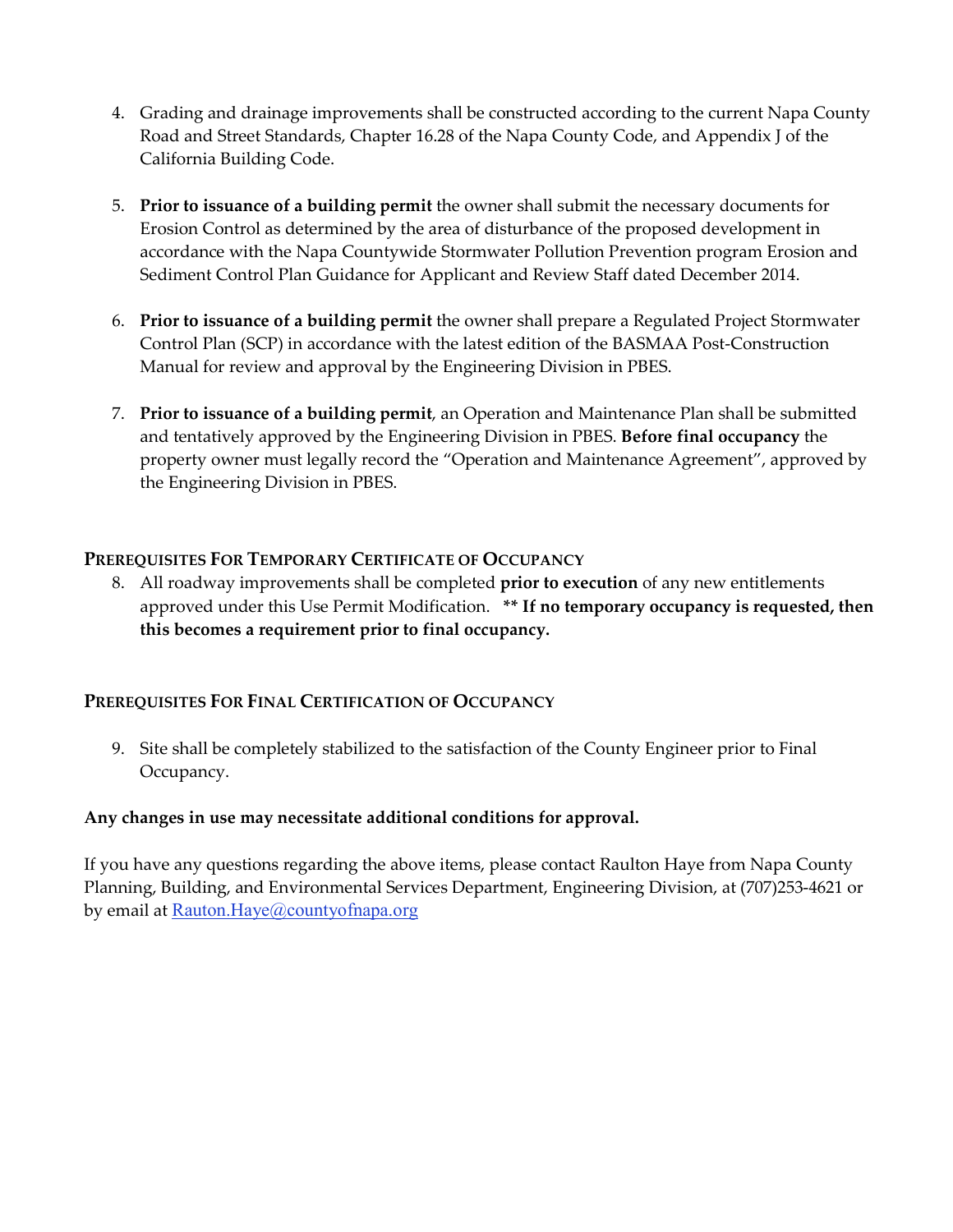#### **Planning, Building & Environmental Services**

1195 Third Street, Suite 210 Napa, CA 94559 www.countyofnapa.org

> **David Morrison** Director



A Tradition of Stewardship A Commitment to Service

#### MEMORANDUM

| To:   | Jason Hade, Planner III | From: | $\mathcal{L}$<br>Darell Choate EHS                                                                                                          |
|-------|-------------------------|-------|---------------------------------------------------------------------------------------------------------------------------------------------|
| Date: | June 25, 2020           | Re:   | Use Permit Modification for Venge<br>Vineyards<br>4708 Silverado Trail, Calistoga<br>Assessor Parcel # 020-350-043-000<br>Permit# P19-00141 |

Environmental Health Division staff has reviewed an application for Venge Vineyards. This Division has no objection to approval of the application with the following conditions of approval:

- 1. A sewage system installation permit for the septic system addition must be applied for within 60 days of use permit approval. To secure the installation, the applicant must submit plans with a plan check fee to this Division for review and approval. The plans must show the location of the proposed septic system addition relative to the proposed project and other structures, the required 100% expansion area, the proposed trench detail, the location of the site evaluation soil profile pits and all other site features such as storm drainage, wells, roads, slope, etc. The plans must be drawn to scale.
- 2. The use of the absorption field/drain field area shall be restricted to activities which will not contribute to compaction of the soil with consequent reduction in soil aeration. Activities which must be avoided in the area of the septic system include equipment storage, traffic, parking, pavement, livestock, etc.
- 3. Please be advised-requirements for process wastewater treatment systems in Napa County are being reviewed and may be modified to comply with Regional Water Quality Control Board (RWQCB) minimum standards. The owner will have to comply with process wastewater system requirements in place at the time the application for a building permit is filed and the sewage installation permit is secured.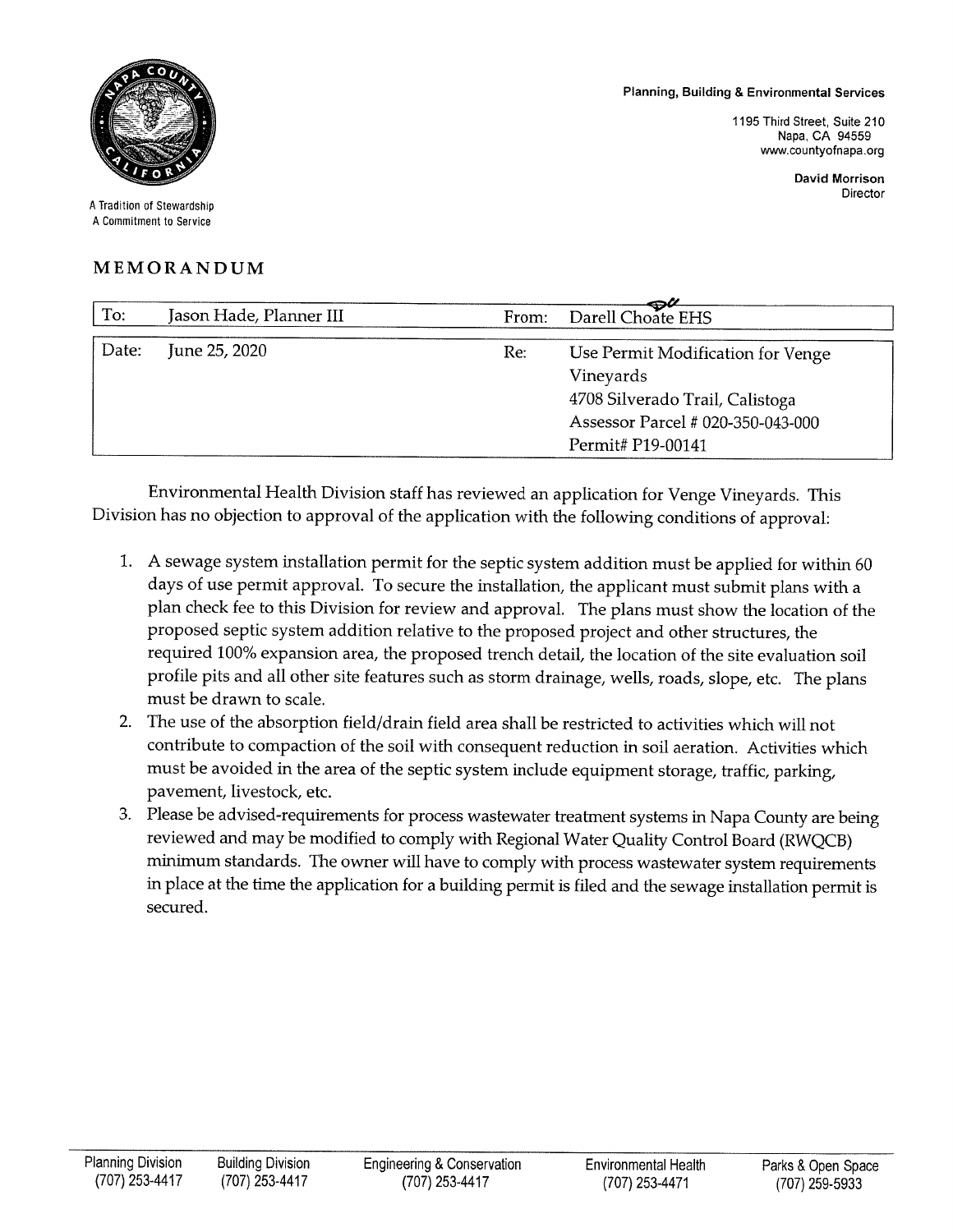DPW Memorandum to PBES Staff (Continued) Wenge Vineyards (P19-00141) Dated: September 16, 2021 Updated: October 26, 2021

**Conditions of Approval**

A Tradition of Stewardship A Commitment to Service

**Department of Public Works**

1195 Third Street, Suite 101 Napa, CA 94559-3092 [www.countyofnapa.org/publicworks](http://www.co.napa.ca.us/publicworks)

> Main: (707) 253-4351 Fax: (707) 253-4627

> > **Steven Lederer** Director

#### **ME MORA NDUM**

| To:   | <b>PBES Staff</b>                               | From: | Ahsan Kazmi, P.E.<br><b>Senior Traffic Engineer</b>          |
|-------|-------------------------------------------------|-------|--------------------------------------------------------------|
| Date: | September 16, 2021<br>Updated: October 26, 2021 | Re:   | Venge Vineyards (P19-00141)<br><b>Conditions of Approval</b> |

This memorandum on the Conditions of Approval is prepared at the request of Planning, Building, and Environmental Services (PBES) staff regarding the Use Permit Modification Application # P19-00141, APN# 020-350-043, for the proposed Venge Vineyards, located at 4708 Silverado Trail in the County of Napa.

In preparation of this memorandum, we have reviewed the *Focused Traffic and VMT Analysis for the Venge Vineyards Use Modification Project,* dated April 7, 2021, GHD*.*

After careful evaluation and review of the document, we believe that the report provides sufficient information to develop conditions for the project.

#### **The Department of Public Works established the following conditions of approval related to the Use Permit Application Number P19-00141:**

#### **Left Turn Lane:**

1. The project applicant/permittee shall add a northbound left-turn lane on Silverado Trail at the Project Driveway to reduce delays and further enhance safety conditions at the intersection. The applicant has tried but has been unable to obtain right of way from a neighboring property which would allow a fully compliant left turn lane. Using the existing right of way, and by moving/modifying the drainage and utility poles as needed to achieve existing bike lane width but not less than 6', the applicant shall work with the County's Senior Traffic Engineer to install the most code compliant left turn lane as practical. The left turn lane shall be installed before issuance of Building and/or Occupancy Permit.

#### **Marketing**

- 2. The project applicant/permittee shall not exceed the maximum number of visitors of 19 per day.
- 3. The project applicant/permittee shall not exceed five full-time employees.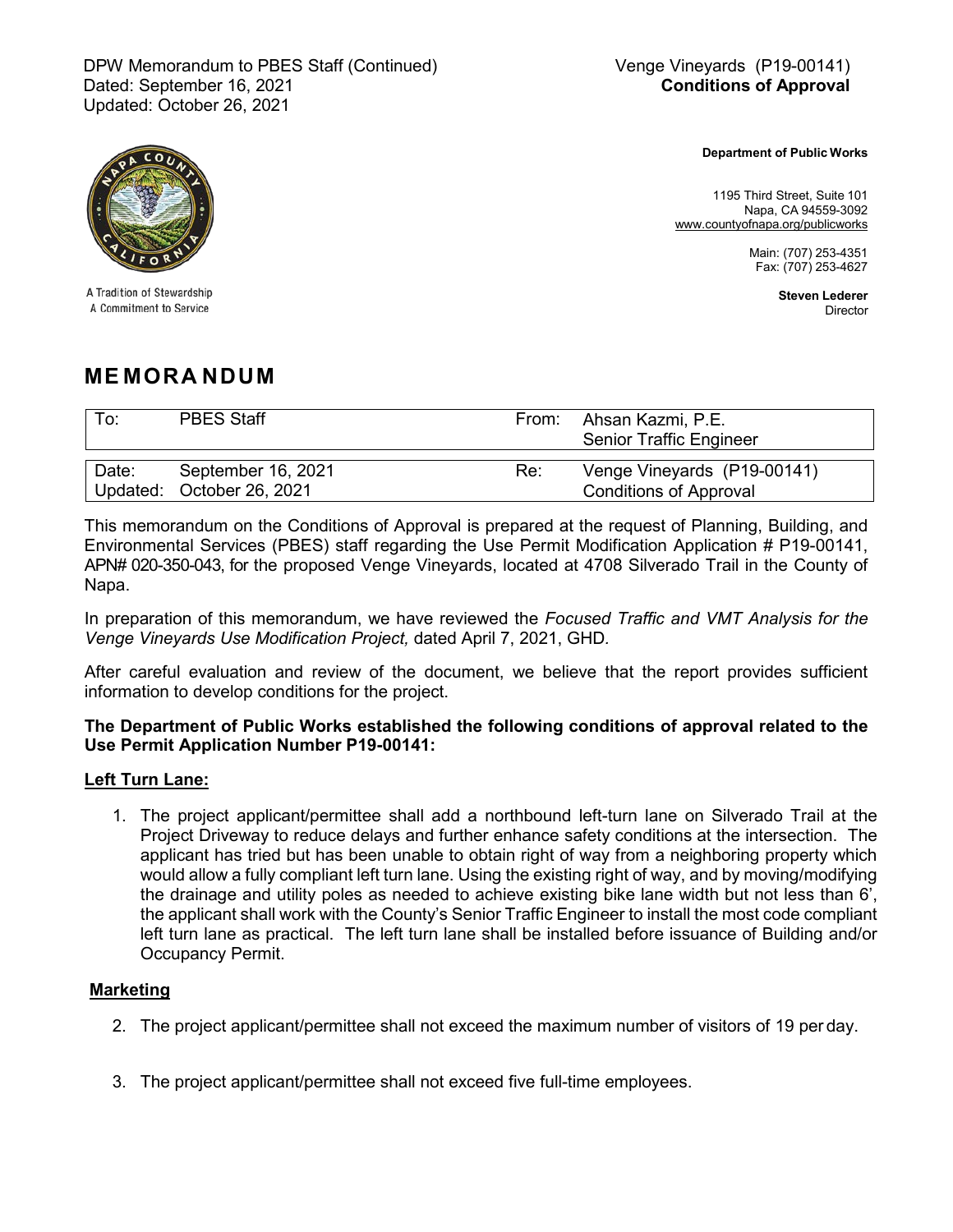#### **Transportation Demand Management (TDM) Program**

- 4. The project applicant/permittee shall provide a Transportation Demand Management (TDM) plan with the measures that will be implemented in order to meet the County's greenhouse gases emission reduction goals by 15 percent.
- 5. The project applicant/permittee shall appoint a staff person appointed as Transportation Demand Management (TDM) coordinator to facilitate employees reducing solo-vehicle commuting and report to County staff on January 15 of each year (annual basis) on the status on the strategies implemented.

#### **On Street Parking**

6. Parking within the public right-of-way is prohibited during visitation, large marketing and/or temporary events

#### **Landscaping Maintenance**

7. Landscaping at the project driveway shall be maintained to not interfere with sight lines requires for safe stopping distance on the public-right-of-way. No items that are wide than 18 inches can be taller than 30 inches other than street trees and traffic control devices. Street trees should be deciduous and have branches lower than 4 feet in height up kept once the tree is established.

#### **Encroachment Permit**

8. An encroachment permit will be required for any improvements in the County's Right-of-Way. For the application submittal process contact the Roads Division at 707-944-0196. The improvements shall be constructed in compliance with the Napa County Road & Street Standards. The Registered Civil Engineer, upon completion of the improvements, must certify to the Department of Public Works that the improvements are made in accordance with all conditions of approval, including any related land use permit conditions and the approved improvement plans. Completion of improvements and certification shall be completed prior to occupancy or establishment of use. Please contact the Roads office at (707) 944-0196 to initiate the encroachment permit process. Any improvements located on Caltrans Right-of-Way will require a separate coordination and permitting process.

Please contact Ahsan Kazmi, P.E. Senior Traffic Engineer at [Ahsan.Kazmi@countyofnapa.org](mailto:Ahsan.Kazmi@countyofnapa.org) or call (707) 259-8370 if you have any questions.

2 of 2